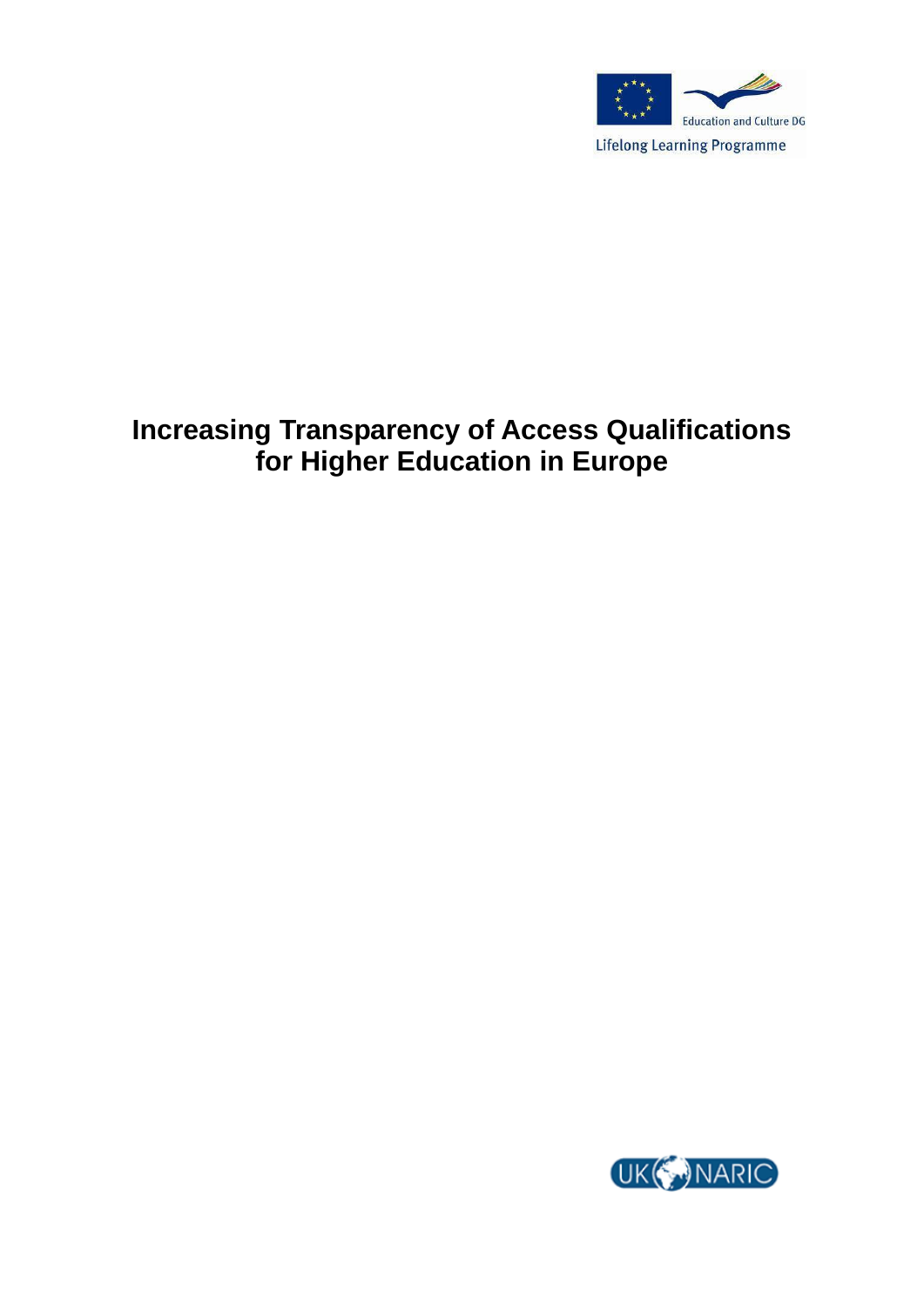#### **Increasing Transparency of Access Qualifications for Higher Education in Europe**

2004-3279/001-001/SO2 61-NAR

This research project report is published by UK NARIC. The project has been funded with support from the European Community.

Reproduction is authorised provided the source is acknowledged.

Please cite this publication as:

UK NARIC, Increasing Transparency of Access Qualifications for Higher Education in Europe, 2004, Cheltenham, England.

© 2004 UK NARIC

The National Recognition Information Centre for the United Kingdom Oriel House Oriel Road Cheltenham GL50 1XP e.: [projects@naric.org.uk](mailto:projects@naric.org.uk) w.: [www.naric.org.uk](http://www.naric.org.uk/)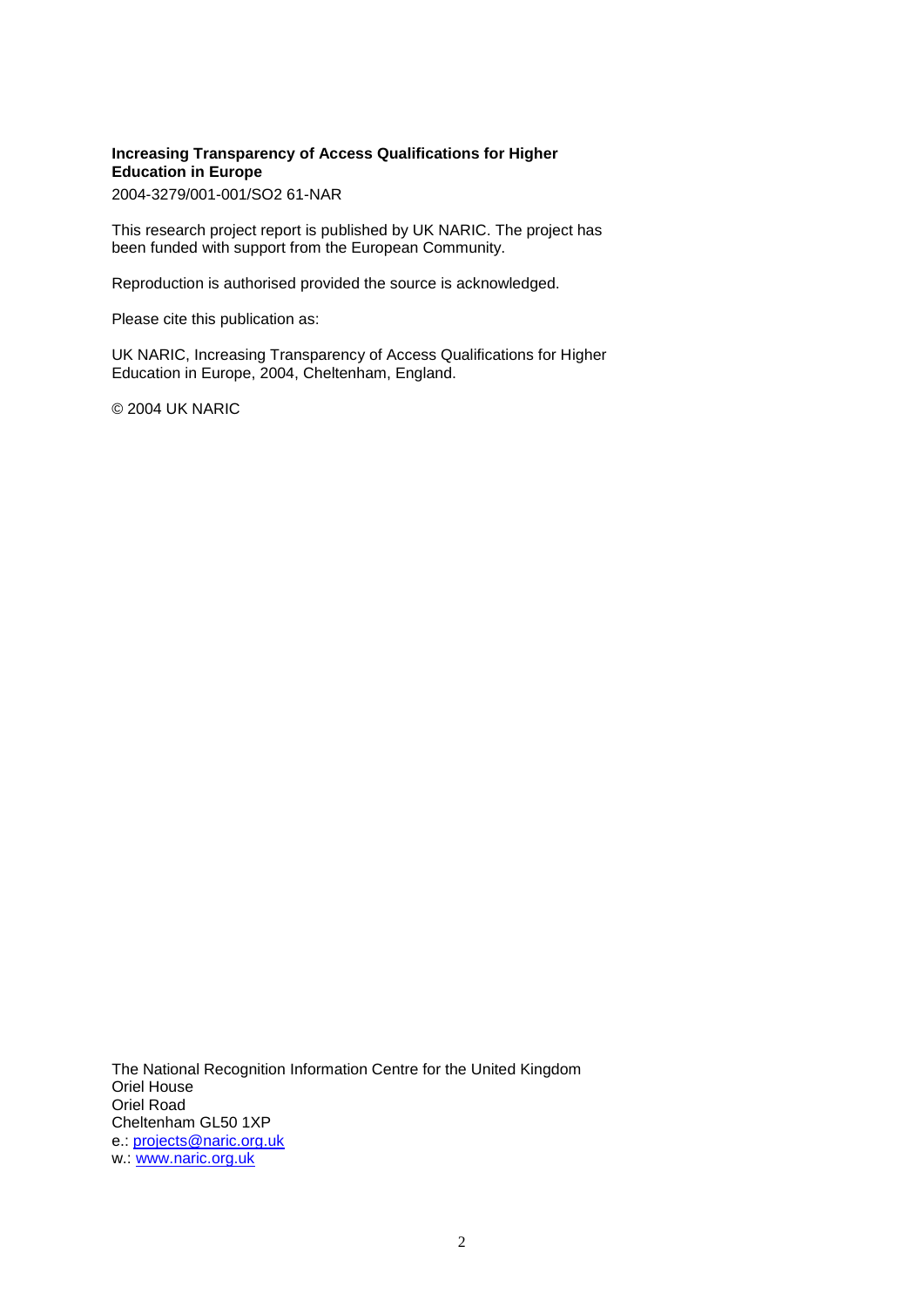# **Contents**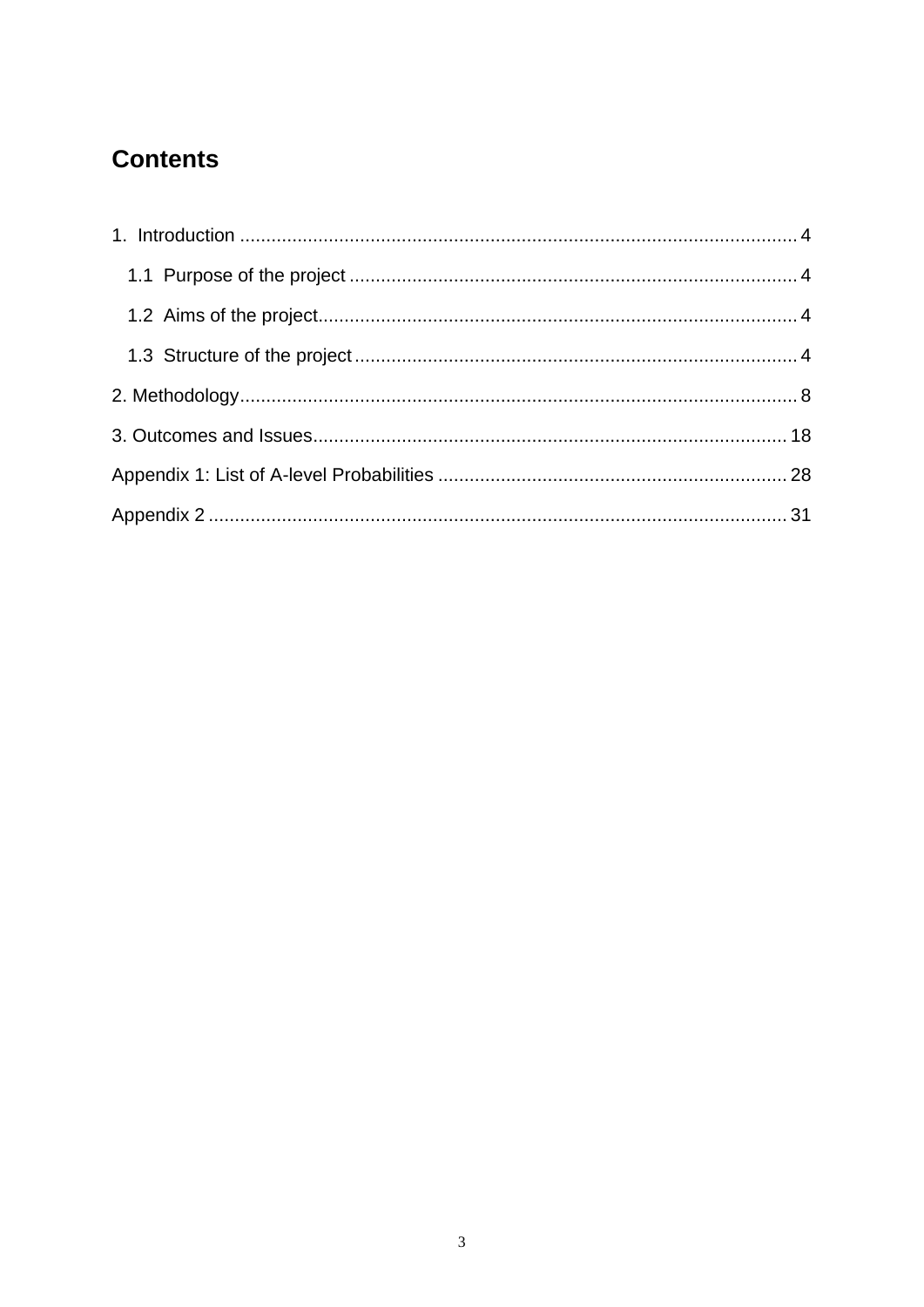## <span id="page-3-0"></span>**1. Introduction**

## <span id="page-3-1"></span>**1.1 Purpose of the project**

The main reasons for undertaking this project are as follows:

- To provide a European grade comparison service, where possible, by developing a two-tiered information system moving away from the general recommendations to more specific value comparisons;
- To improve understanding of European upper secondary school systems through detailed research into grading systems of university entry qualifications.
- To act as a pilot project, which may lead to further countries being included or database systems that allow greater flexibility.

### <span id="page-3-2"></span>**1.2 Aims of the project**

It has become evident over the past few years that, as university admission departments have been increasingly fine-tuning their entrance requirements, they have also been struggling to accurately analyse the performance and competence of European students.

As a result of this process, it has become clear that both universities and students alike could greatly benefit from having a comprehensive resource detailing value comparisons of selected European entry qualifications.

This project is therefore intended to provide these detailed value comparisons, with an aim to assist universities in making an informed opinion on admission decisions according to the various institutional requirements.

The study has therefore been designed with an aim to facilitate the mobility of European students by greatly increasing the transparency of European tertiary entrance qualifications.

#### <span id="page-3-3"></span>**1.3 Structure of the project**

#### **Source data**

UK A Levels are distributed according to relative performance within the year group. Therefore, in order to accurately establish how grades from overseas relate to UK grades, it is necessary to obtain details of their grade distribution. By comparing these results, it is possible to make recommendations on comparable levels between UK A Levels and equivalents from overseas.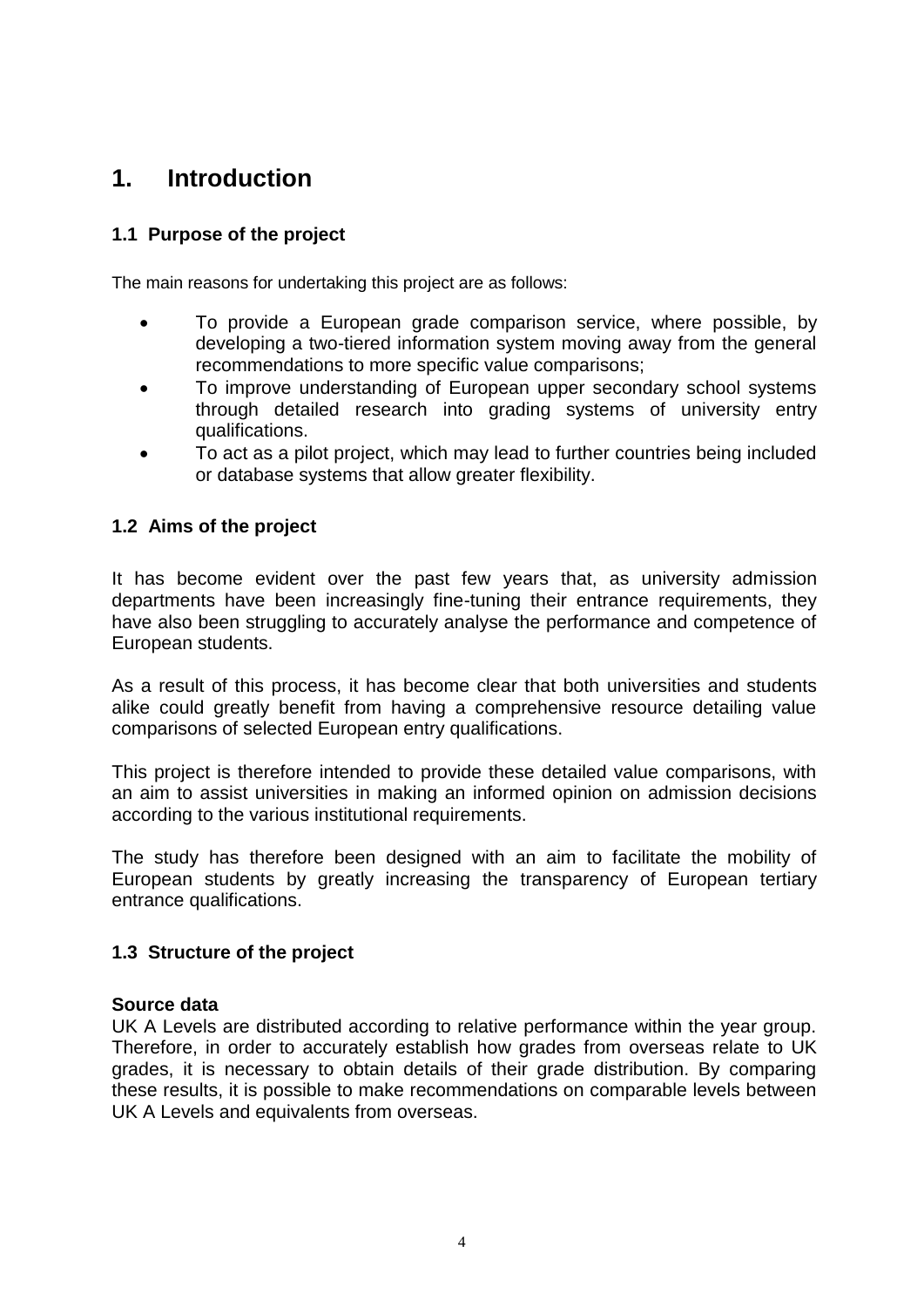#### **Formula**

As UK grades are alphabetical, it was necessary to accord them numerical scores – a tariff- which reflects their relative status.

The tariff accords:

Grade A five points Grade B four points, etc Grade U/N not scoring any points at all.

[This information is outlined in Section 2.2]

(The sample of UK grades is from the DfES website, and represents an average of all A levels taken between 2000 and 2002.)

By comparing the proportional distribution of grades, it is possible to specify that, for example, three A grades at GCE Advanced level are obtained by 5% of examinees. The top 5% of a specified country achieve a mark of *x* and this therefore reflects a similar level of achievement and therefore university entrance entitlement in the UK.

### **Selection of countries**

72 Countries were originally identified as offering awards specified as undergraduate entry standard by UK NARIC, and of these awards it was agreed that the primary focus of this study should be selected European countries. These were:

Austria, Bosnia-Herzegovina, Bulgaria, Croatia, Czech Republic, Denmark, France, Finland, Germany, Greece, Hungary, Italy, Iceland, Ireland, Liechtenstein, Lithuania, The Netherlands, Norway, Poland, Portugal, Serbia, Slovakia, Slovenia, Spain, Sweden, Switzerland, & Romania.

This project focuses on the above-mentioned countries. It is intended that building on the Grades Conversion Formula, which has been established, necessary data will be collected for all identified countries during 2003-04. This can then be developed into NARIC points or similar.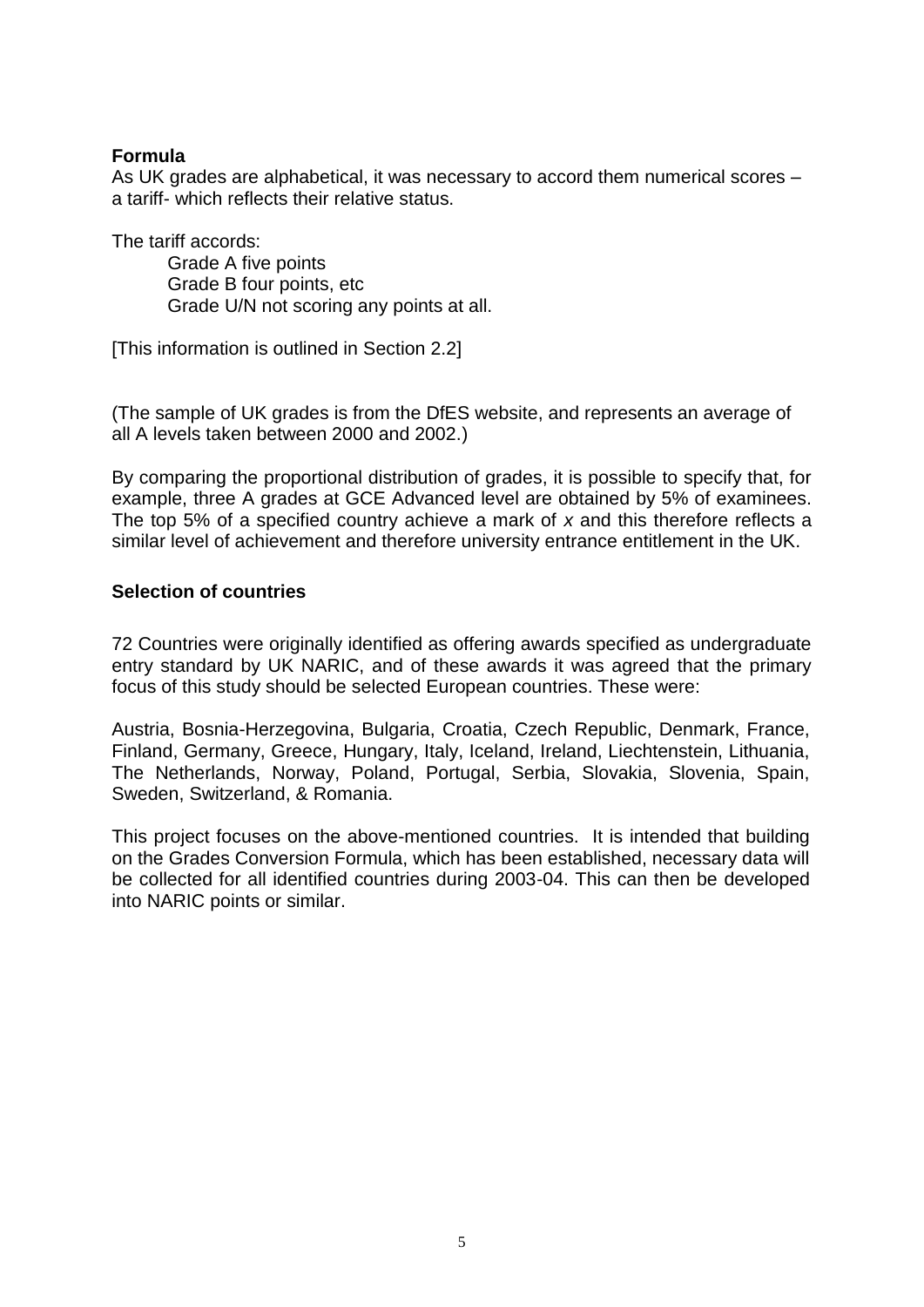### **1.4 Previous Research into Grade Comparison Systems**

Little research has previously been conducted on the equivalence of different international grading systems.

Other than work conducted by individual universities for the benefit of their own admissions policy (for example, UK universities, with the aim of formulating a precise policy towards the Irish Leaving Certificate), there are two main precedents.

#### World Education Series:

The World Education Series has developed a Grade Conversion Guide for Higher Education. This set of online tables has been created to compare 120 international higher education grading systems (rather than secondary) to the US grade point average system.

The underlying methodology of the WES system takes into account tradition, philosophy, rules and regulations, specifically making adjustments, for example, for when a national system tends to cluster passing grades within a narrow range at the mid to low end of the scale.

In practice, however, the WES guide constitutes little more than stating overseas grades are closest to certain American grades (A, B, C, D, E or F). It rarely goes into further detail such as comparing to A+, A-, B+ etc, and does not go further to give ranges of grade point averages between which the overseas systems may vary.

Its expressiveness and therefore its utility is limited. Universities are advised that the information provided is broad guidance and that the perception of grading systems varies widely. Subjective criteria are predominantly used to determine comparisons. There is little mathematical basis behind the information provided.

#### European Credit Transfer System (ECTS):

As a transnational system designed to harmonise education, the ECTS System has paid particular attention to the issue of grade conversions. It is different in approach to the WES system because outcomes are derived from a set of mathematical distributions, rather than subjective criteria. Grades from one member state have been compared to a centrally devised ECTS grade and, upon moving to another member state, the performance of the student is converted into the local system.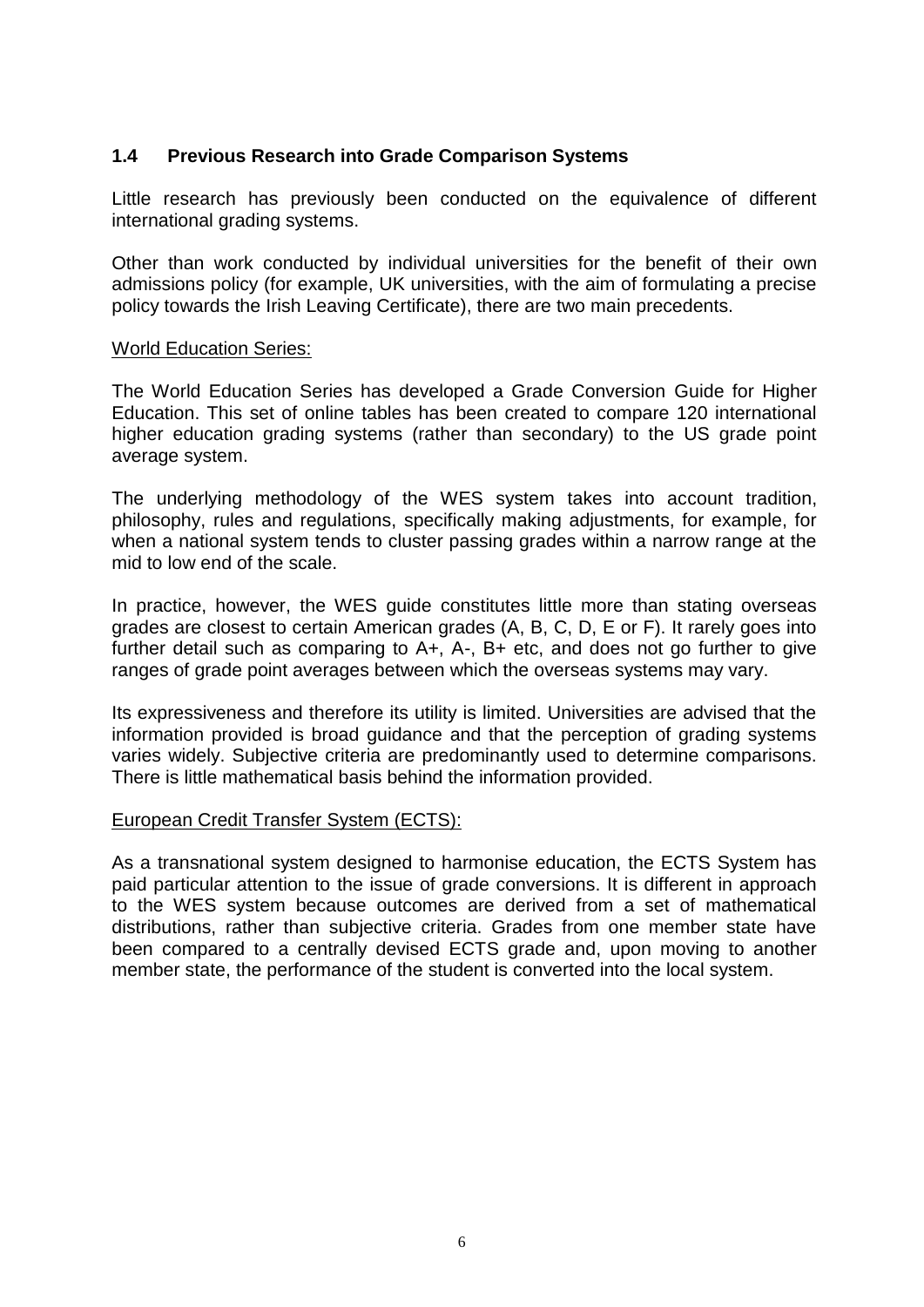The ECTS grades use the following system:

| <b>ECTS Grade</b> | Percentage of successful<br>students normally | Definition                                                            |
|-------------------|-----------------------------------------------|-----------------------------------------------------------------------|
| A                 | achieving the grade<br>10%                    | Excellent – outstanding<br>performance with only<br>minor errors      |
| B                 | 25%                                           | Very Good - above the<br>average standard but<br>with some errors     |
| C                 | 30%                                           | Good – generally sound<br>work with a number of<br>notable errors     |
| D                 | 25%                                           | Satisfactory - fair but<br>with significant<br>shortcomings           |
| Е                 | 10%                                           | Sufficient - performance<br>meets the minimum<br>criteria             |
| <b>FX</b>         |                                               | Fail - some more work<br>required before the<br>credit can be awarded |
| F                 |                                               | Fail - considerable work<br>is required                               |

In this way, European higher education grading systems have been mapped against each other in great detail, so that (in effect) the comparison is from one national system to another.

There are drawbacks with this system. ECTS accepts that its usage would prove controversial outside of the programme, and accepts that it is not completely accurate. Its distributions have also been applied fairly arbitrarily with some confusion over which marks may be considered passes.

However, it provides the basis of a reasonable model for mapping grades from one system to another. Using the idea of mathematically-based distributions is therefore the best method of achieving an objective grade comparison system.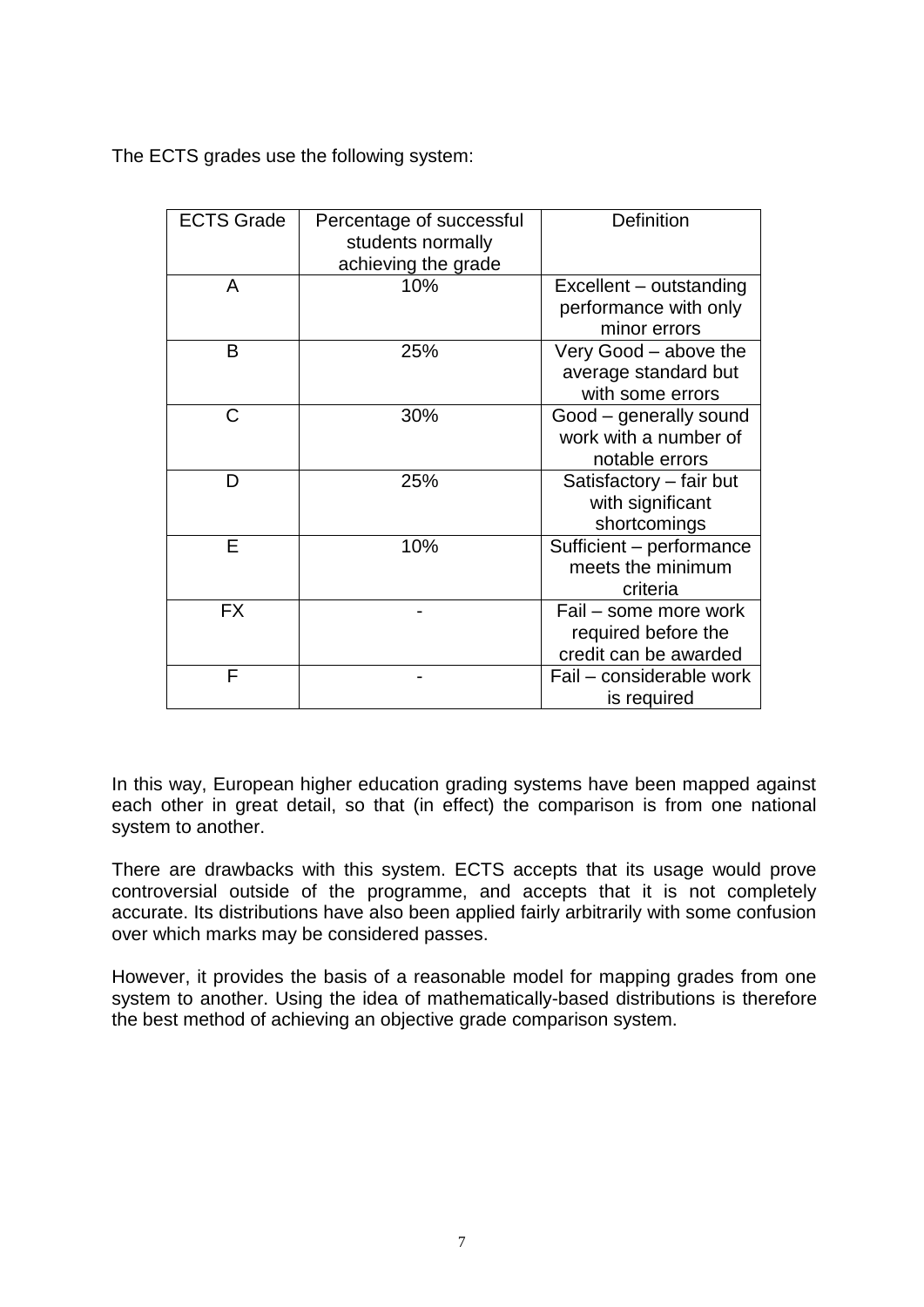# <span id="page-7-0"></span>**2. Methodology**

-

In order to provide the detailed information described above, it is essential to create a system that provides us with grade comparisons upon inputting relevant data from the education system in question. The report given below in this section summarises the process of constructing such a system, the NARIC tariff used in this project and issues pertaining to data collection.

It should be noted that this project is not designed to create a single grade comparison system for each of the overseas qualifications comparable to UK Alevels.<sup>1</sup> It is intended to accommodate those, which are comparable to A-level standard, but making it possible in the meantime to devise the system that would be capable of handling many different qualifications.

The project is therefore structured into the following two stages:

- 1. Providing detailed value comparisons for selected qualifications based on data available
- 2. Identifying qualifications and comparisons, which are considered to be below A-level standard.

 $1$  This method would not only take an extraordinary amount of time, but it would also be rather cumbersome – in order to provide grade comparisons, it must be the case that there are constants running through all the systems – if many different systems exist, then it would be very hard to prove whether (and ensure that) we were treating each qualification fairly.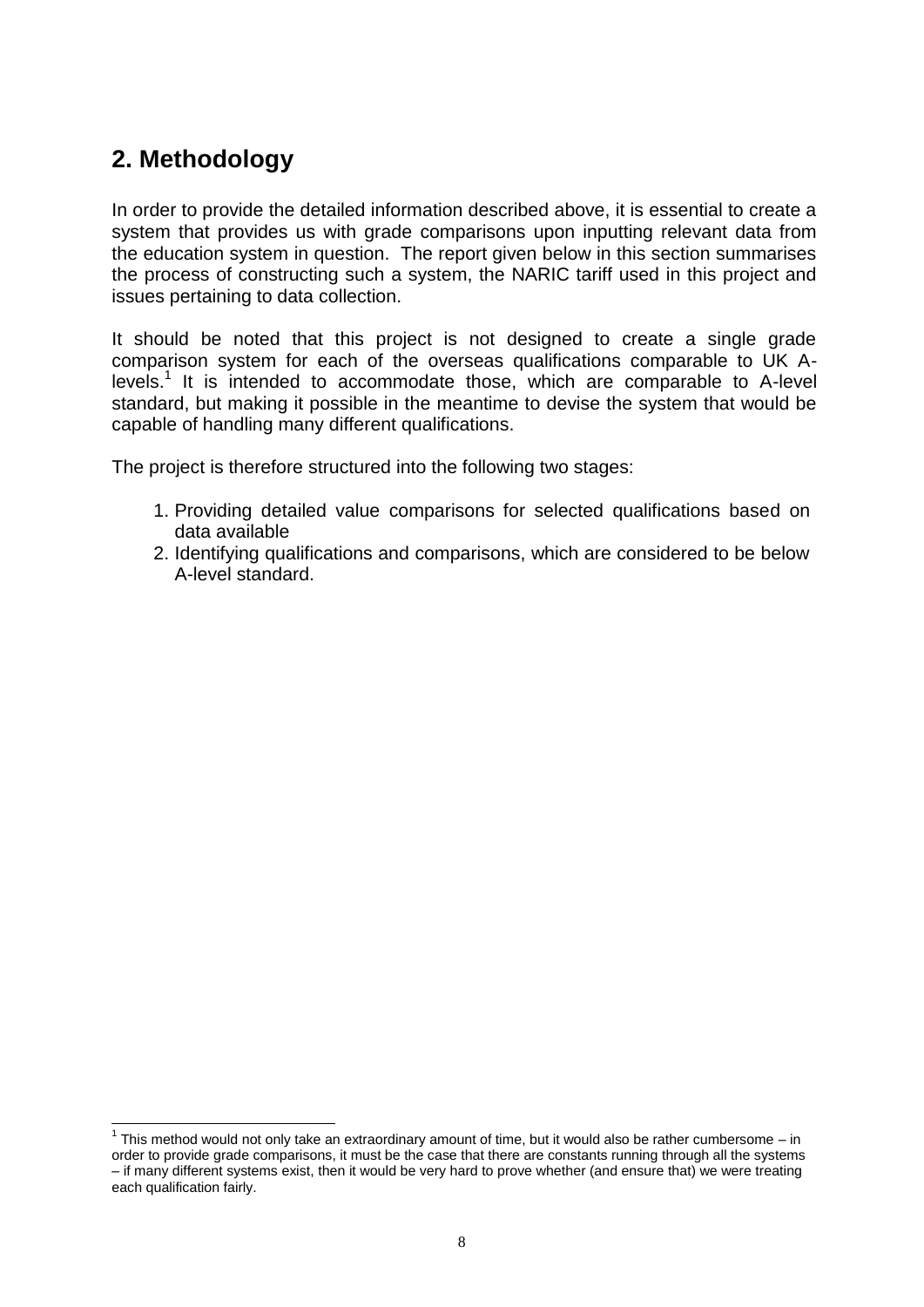### **2.1. A-Level Data**

Taking the general academic entrance requirements of UK Universities, A-levels have been used as the control data against which all European secondary school grades are compared. One single A-level is insufficient for university admission in the UK (two are the minimum entrance requirements), and there is no established maximum. Universities tend to look only at the first 3 A-level results (the three Alevels most relevant to the course being applied for). As there are several grade combinations to take into account  $(A - E$  and U for each of the three subjects), a simplified ranking system can be used.

To ensure the accuracy of the grade comparisons, it is necessary to first calculate accurately the probability of a student obtaining certain grades at A-level by gathering all the available statistical data pertaining to A-level results.

The data used for the comparison originates from the Department for Education and Skills website [\(http://www.dfes.gov.uk/statistics/\)](http://www.dfes.gov.uk/statistics/). This is the entire graded breakdown for each A-level subject taken between 2000 and 2002. The sample is large and creates a reliable distribution. $2$ 

It is worth noting that this data has been taken during a period of A-level reform in the UK. It is expected that there are some statistical anomalies throughout the data as a result of this change in structure and form of A-levels, however because of the size of the sample and also because the updating of this data can remain ongoing, we can ensure the continued accuracy of of the grade comparisons.

 2 It has been noted that for a more accurate, though inevitably not entirely different distribution, we could combine more than just the results from the period between 2000 and 2002 thus increasing the size of the sample and improving the accuracy. If official proportional figures can be uncovered indicating the same percentage of 'A' grades each year, then this would be ideal.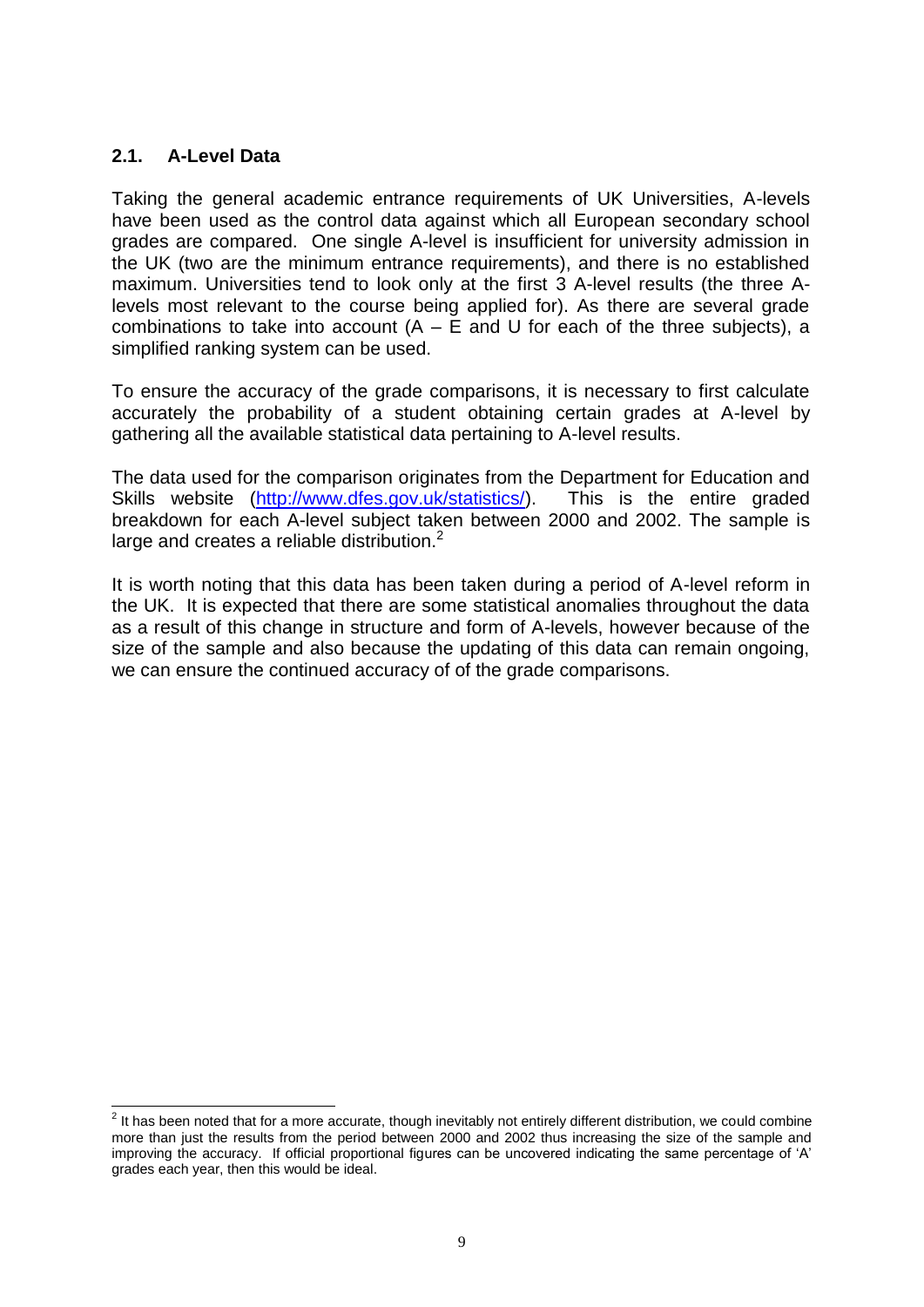## **2.2 The NARIC tariff**

In order to use the A-level data within a mathematical system, it was necessary to assign a value to each of the grades. [Dig. 1] below details the points values:

**[Dig. 1]**

| $A = 5$<br>$B = 4$<br>$C = 3$<br>$D = 2$<br>$E = 1$<br>$U/N = 0$ |
|------------------------------------------------------------------|
|------------------------------------------------------------------|

There is now a ranking system for each student from 0 to 15. This has been dubbed the NARIC tariff.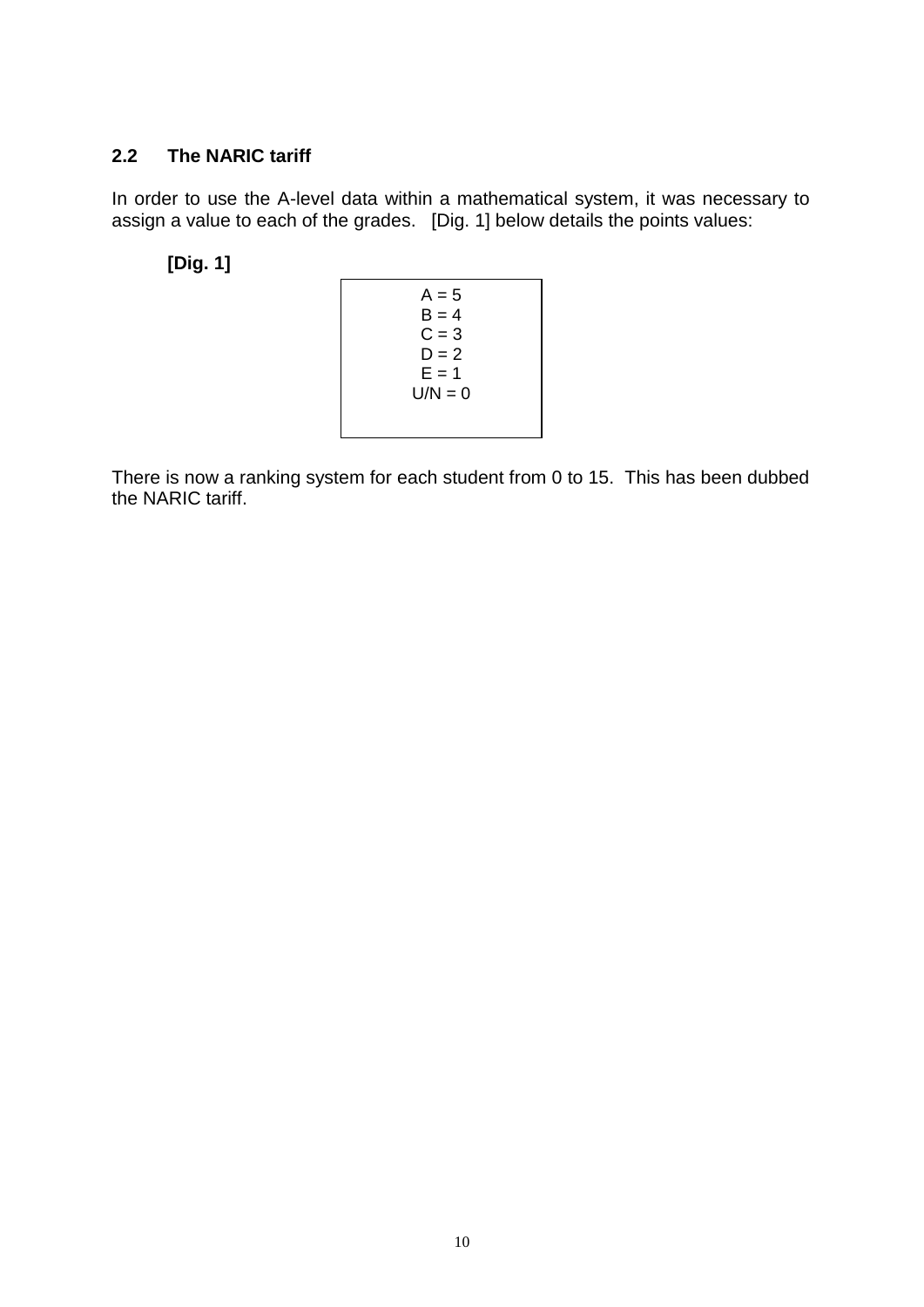## **2.3. A Level grades to NARIC tariff conversion**

Individually the Breakdown of each subject grade is of little use. Converting this to the NARIC tariff will provide a percentile rank. This is done by calculating every grade combination by any one student (any one of 6 grades for each of their 3 subjects,  $6^3$  = 216 combinations). As many of these are repeated values, it is seen that only 56 of these are different grade combinations.

The theory of calculation is based upon any one student being mutually exclusive to the next, and also that each subject taken is again mutually exclusive to the next. This enables the grade percentages to be converted to probabilities. The total probability of a student's NARIC tariff, p(S), can then be calculated using this formula:

$$
p(S) = p(A1, A2, A3)
$$

where:  $p(A1) =$  the probability of the grade of the 1<sup>st</sup> A Level subject

 $p(A2)$  = the probability of the grade of the  $2^{nd}$  A Level subject

 $p(A3)$  = the probability of the grade of the 3<sup>rd</sup> A Level subject

These are calculated by multiplying the individual grade probabilities. Each of the 216 combinations has been calculated and this data is contained within the Appendix (Section 5).

In reality, different subjects taken by the same student are not mutually exclusive. For instance, a student who has attained 2 'A's in the first two subjects is more likely to attain another 'A' grade than another student who has obtained 2 'E's in the first two subjects. This may be true but in using the NARIC tariff system we have resolved any uneven representations, and this combined with a large sample of results means that this should make little or no difference in the results.

**[Table 1]** below demonstrates the probabilities pertaining to the acquisition of Alevels.

**[Dig. 2]** shows the cumulative distribution of grades plotted against NARIC tariff points.

It should be noted that this graph is the most important 'tool' used within the system. Once cumulative percentages reflecting the grade distribution of any overseas qualification (comparable to UK A-level standard) have been established, horizontal graph-lines can be drawn intersecting the Cumulative NARIC tariff curve. A vertical line can then be dropped from each intersect to the x-axis (NARIC tariff axis) indicating the tariff points values of each grade category.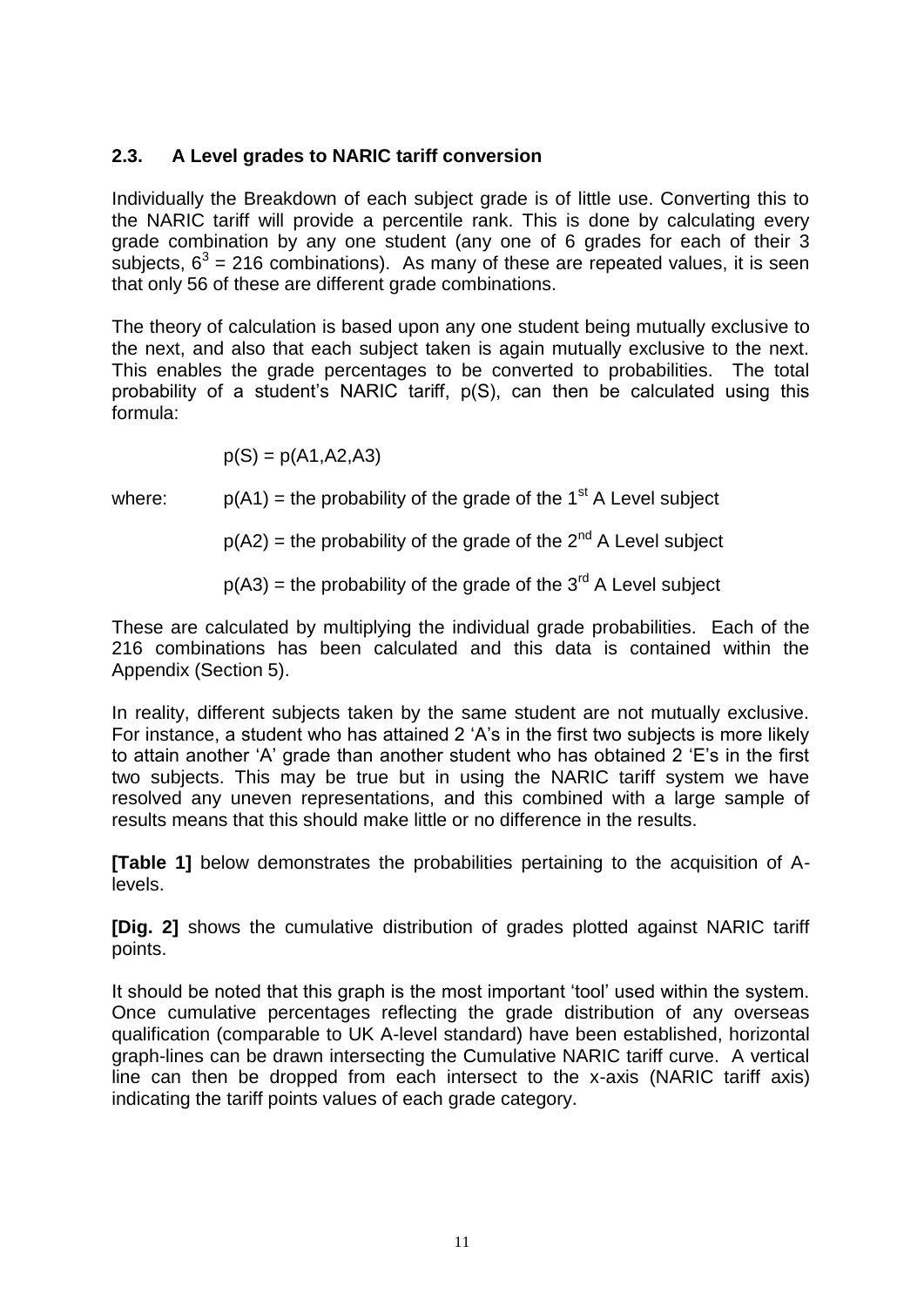## **[Table 1]**

| <b>NARIC</b> tariff  | Probability of    | Distribution (%) | Cumulative       |
|----------------------|-------------------|------------------|------------------|
| <b>Points</b>        | each points tally |                  | Distribution (%) |
| 15                   | 0.0058085         | 0.58             | 0.58085          |
| 14                   | 0.0185396         | 1.85             | 2.43481          |
| 13                   | 0.0404562         | 4.05             | 6.48042          |
| 12                   | 0.0691453         | 6.91             | 13.39496         |
| $\overline{11}$      | 0.0986157         | 9.86             | 23.25652         |
| 10                   | 0.1254330         | 12.54            | 35.79982         |
| 9                    | 0.1381090         | 13.81            | 49.61072         |
| 8                    | 0.1365629         | 13.66            | 63.26701         |
| 7                    | 0.1208950         | 12.09            | 75.35651         |
| 6                    | 0.0957778         | 9.58             | 84.93429         |
| 5                    | 0.0686354         | 6.86             | 91.79783         |
| 4                    | 0.0424504         | 4.25             | 96.0428          |
| 3                    | 0.0234383         | 2.34             | 98.38670         |
| $\overline{2}$       | 0.0109345         | 1.09             | 99.48015         |
|                      | 0.0040672         | 0.41             | 99.88688         |
| 0                    | 0.0011312         | .011             | 100              |
|                      |                   |                  |                  |
| <b>Total (check)</b> | 1.0000000         | 100              | 100              |

## **[Dig. 2]**

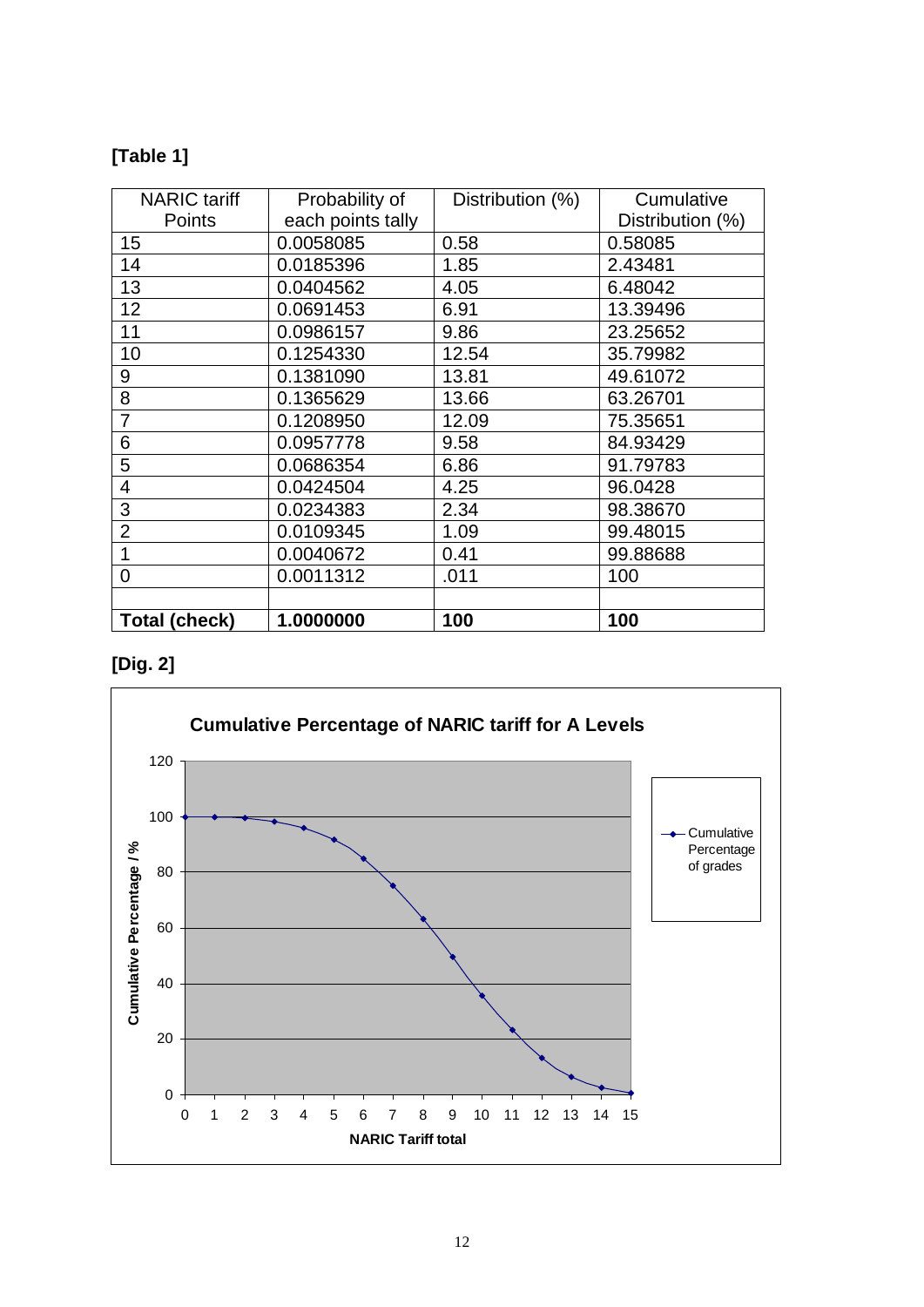## **2.4 Grade Distribution "Stretching"**

**[Dig. 3]** presents a rather simplified diagram representing the range of possible Alevel grades, and for ease of reference, in **[Dig. 1]** (repeated) are the NARIC tariff points to A-level grades.



Now please consider **[Table 2]**, which is a hypothetical grade distribution for *Qualification X.*<sup>3</sup>

#### **[Table 2] – Qualification X**

-

| Result | Grade<br>Distribution (%) | Cumulative Grad.<br>Dist. (%) |
|--------|---------------------------|-------------------------------|
|        |                           |                               |
|        | 5                         | 5                             |
| າ      | 25                        | 30                            |
| 3      | 40                        | 70                            |
|        | 20                        | 90                            |
| (Fail) |                           |                               |

<sup>&</sup>lt;sup>3</sup> Qualification X is a theoretical secondary school leaving certificate that we are assuming to be IDENTICAL in academic stature to A-levels.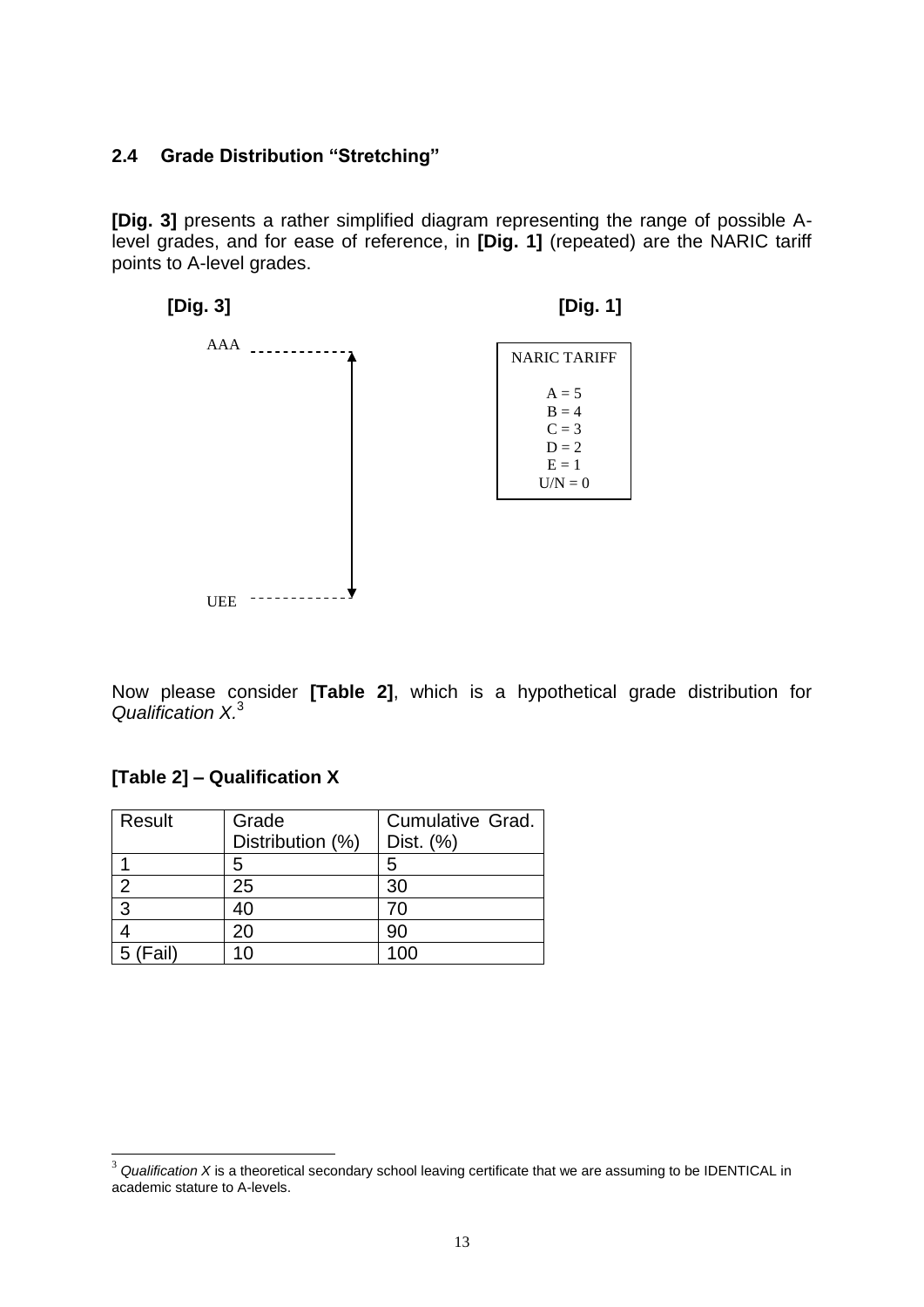If we 'map' the grade distribution in **[Table 2]** onto our initial diagram representing the range of possible A-level grades **[Dig. 3]**, we get **[Dig. 4]**.

## **[Dig. 4]**



**[Dig. 4]** is a basic representation of the grade comparison system. It is understood that a fail in one system should be considered to be equivalent to a fail in any other system. Therefore when comparing all (appropriate) overseas qualifications to Alevels, a fail in *Qualification X* must be equivalent to less than 2 NARIC tariff points.

By saying that, however, a problem arises - For holders of Qualification X, a score of 4 is the minimum entrance requirement for UK universities, we are losing the percentage of the population that achieve a grade of 5 – we are in fact stating that "*it must be the case that 99.48% of the population who take Qualification X achieve a grade of 4 or higher*".<sup>4</sup>

 4 The reasons as to why there is a greater percentage that fail *Qualification X* compared to the number that fail Alevels could be great, but we are taking the viewpoint that if one country has a higher rate of failure, it is due to the fact that the process of selecting and 'weaning' students who are suitable to take a particular overseas qualification is not as strict as it is for A-levels. The reason that the percentage of fails for A-levels are so low is due to the fact that students are often advised to take alternative exams if it is thought that they are unsuitable for A-levels.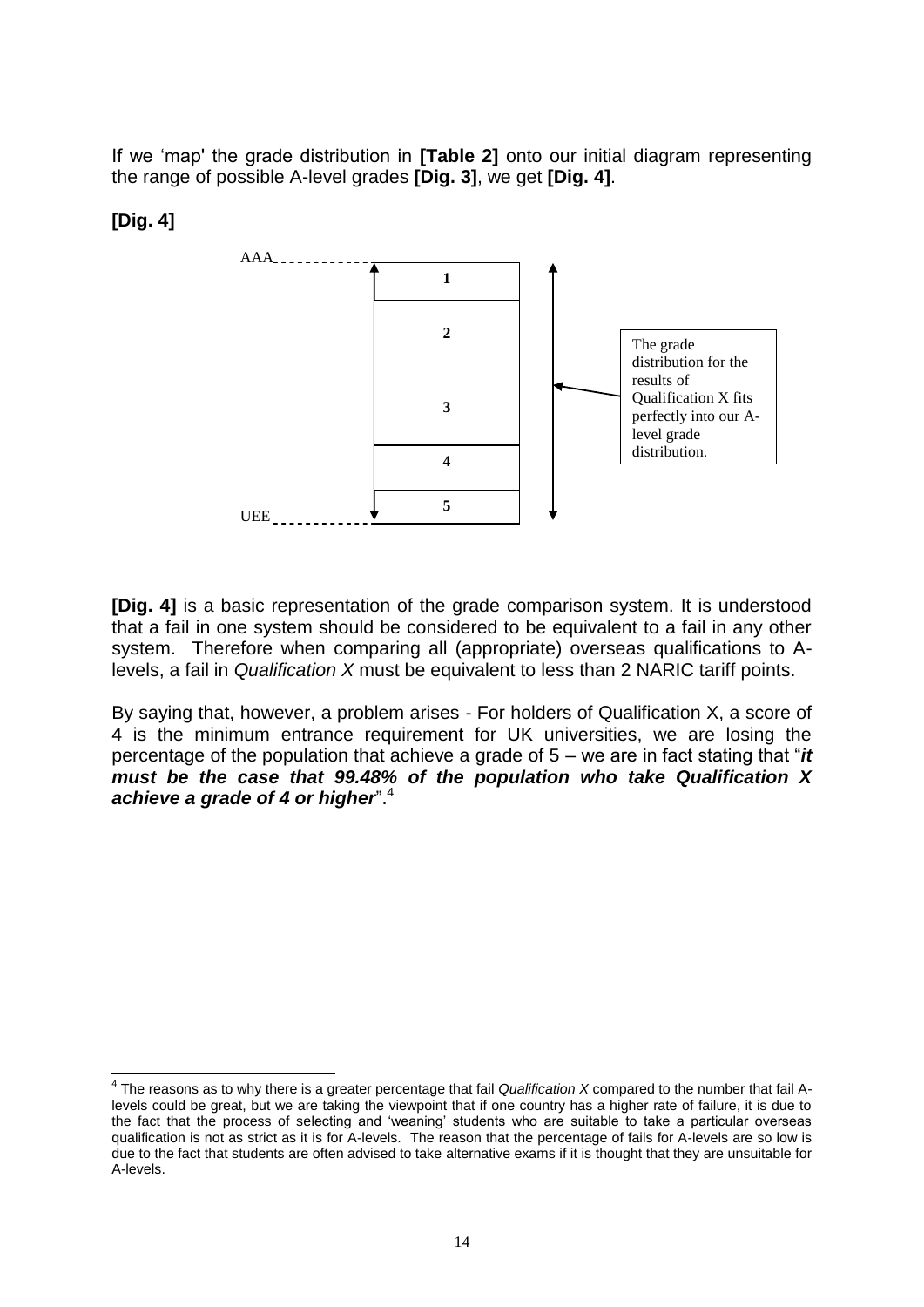See **[Dig. 5]** below for further clarification.

## **[Dig. 5]**



As illustrated in **[Dig. 5]**, by removing the percentage of students who achieved a score of 5 in *Qualification X*, the highest achievable grade (in this instance by about 2 or 3 NARIC tariff points from AAA to ABB/BBB) would have been lowered, which challenges the general statement that "*Qualification X* is considered comparable to the overall GCE Advanced / Scottish Advanced Higher standard".

Different countries' education systems have different percentages of students who fail. By comparing two qualifications where different percentages of students achieve a passing grade, we end up lowering the highest possible grades in one of the qualifications. This means that if a student in one country fails the qualification granting them access into university within the national system, he/she will not able to enter higher education in the UK.

By removing the fail grade '5' of *Qualification X*, the number of students falls by 10%. Using the constant 99.48 from the base data, it is possible to divide the total percentage of students who achieve the minimum required A-level grades (99.48) by the total percentage of students who pass *Qualification X* (90). See **[Dig. 6]**.

**[Dig. 6]**

$$
\frac{99.48}{90} = 1.1053333...
$$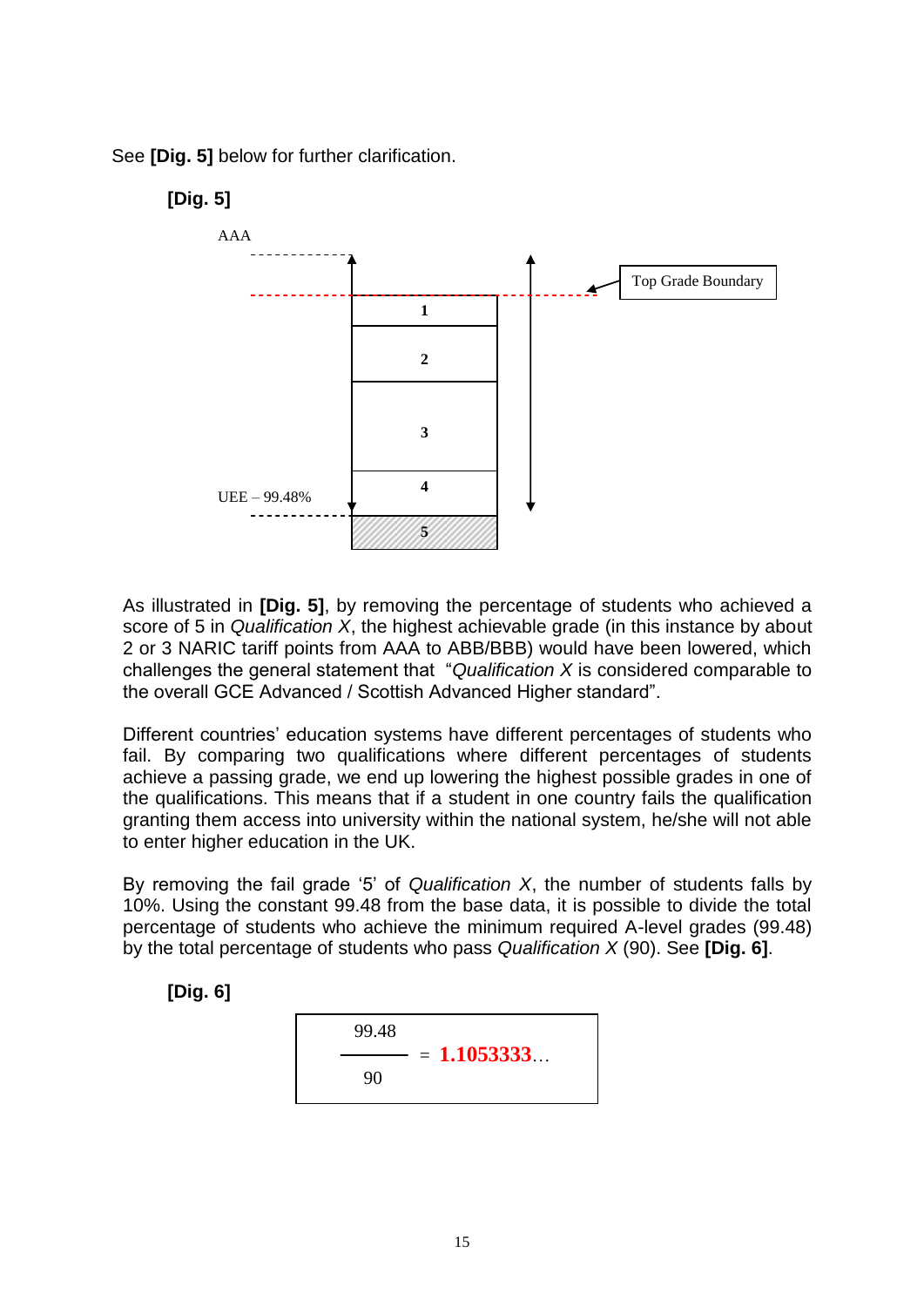Taking this number and multiply it by each of the remaining percentages in *Qualification X*'s grade distribution, each of the grade boundaries is shifted up by an equal amount enabling the minimum score to be equivalent to the A-level grades UEE, and the maximum score to be equivalent to AAA. See **[Table 3]**.

## **[Table 3]**

| Result | Grade               | <b>Cumulative Grad.</b> | Amended Cum.              |
|--------|---------------------|-------------------------|---------------------------|
|        | <b>Distribution</b> | <b>Distribution</b>     | <b>Grad. Distribution</b> |
|        | 5                   | 5                       | 5.526666666               |
|        | 25                  | 30                      | 33.159999999              |
|        |                     |                         | 77.373333333              |
|        |                     | 90                      | 99.48                     |

If we map these new results onto **[Dig. 3]**, we get **[Dig. 7]**.

**[Dig. 7]**



By following this method we are adhering to what has been established in International Comparisons<sup>5</sup> but it also means that students with failing grades from one country 'loose access' to UK universities.

<sup>————————————————————&</sup>lt;br><sup>5</sup> International Comparisons is an internet publication, produced by the UK NARIC, that provides detailed information about different education systems from around the world. It also contains detailed comparisons of overseas qualifications to UK qualifications.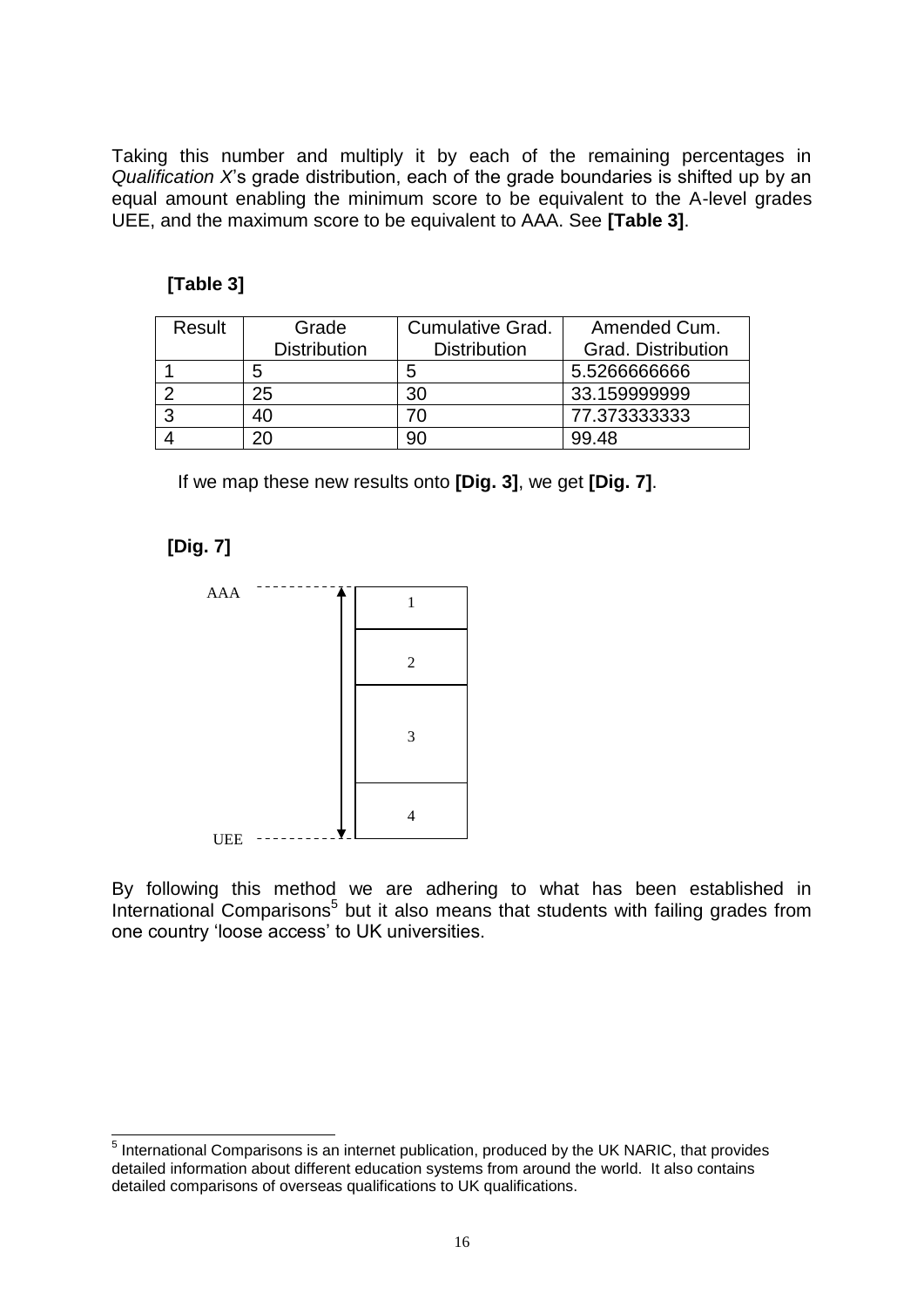## **2.5 Data Collection**

The essential data required is the proportional distribution guidelines and/or a breakdown of grades attained by students in any one year for each of the overseas secondary school qualifications.

There are a number of key issues to consider in the data collection process:

Comparable qualifications in each country

First of all, we need to identify qualifications that are comparable to British Alevels. In general this is the university entrance requirement of the country in question (although in some countries entry level to higher education is lower that that in the UK). The majority of this information can be found within International Comparisons and the research outcome undertaken by NARIC team.

Difference in levels of university entrance in various countries

Many qualifications have particular grade restrictions when compared to A-level standard. In some cases, students holding an 'entry' qualification must achieve a certain score in order to qualify as having reached A-level standard. This had to be taken into account in the data gathering and analysis process.

Difference in methods of examination and marking

An example of this can be seen if we look at the French Baccalaureate. In this qualification, the top mark is 20/20, however the highest obtainable grade is 16 (our statistical data regarding grade distribution showed that no-one who took the exam scored more than 16 in any stream). Since this qualification is deemed comparable to UK A-level standard, it is expected that a score of 16 must therefore equate to the highest possible A-level results (i.e. 3 As). For systems like this, it is essential to establish a difference in allocating grade boundaries, or set achievement levels.

Having considered the data required and the complexity of the available data, the following sources have been identified as the main data providers:

- The NARIC/ENICs
- Statistical functions of the Ministry of Education
- Main schools and/or universities in that country
- Independent research as secondary source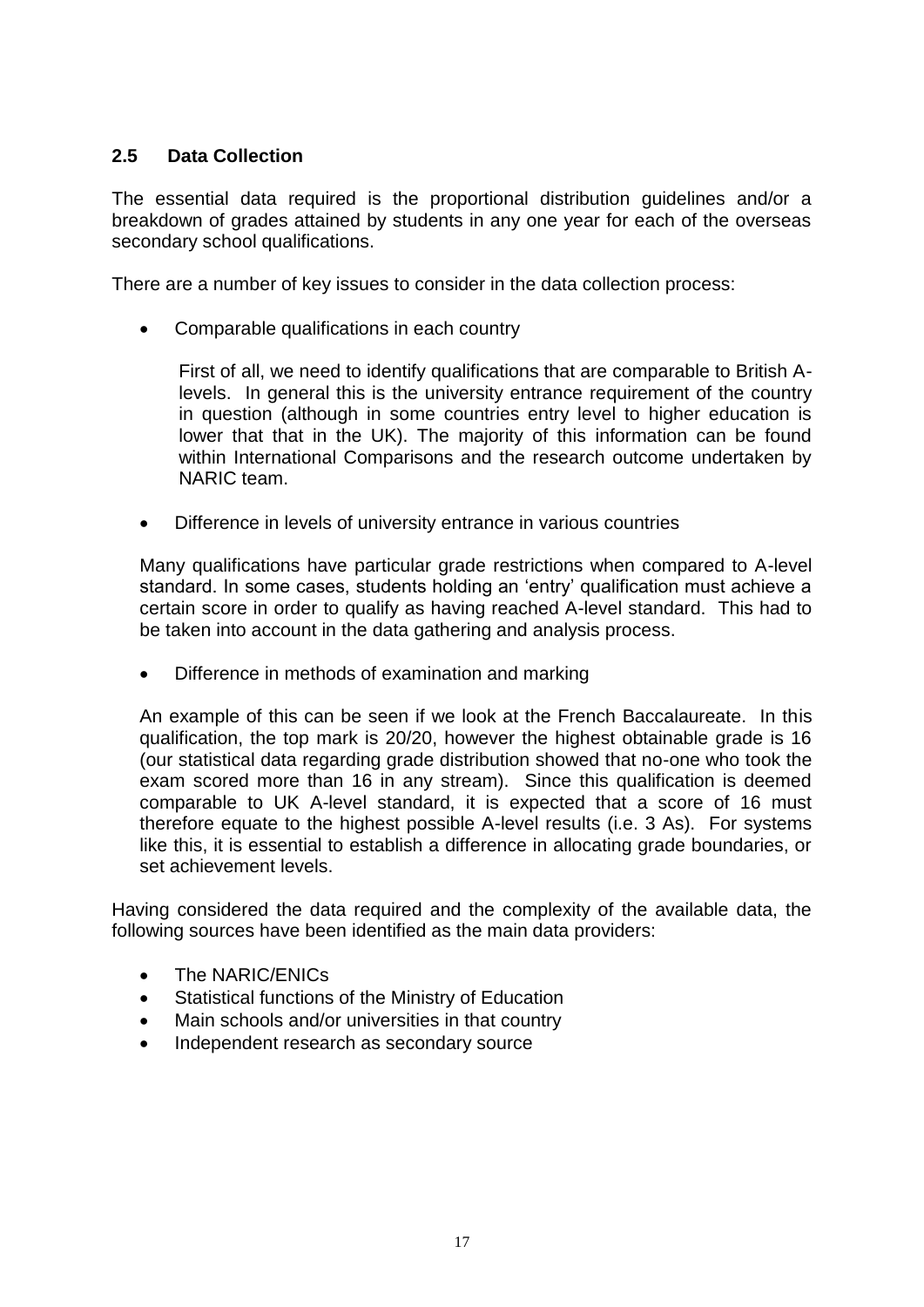## <span id="page-17-0"></span>**3. Outcomes and Issues**

Data has been collected from the following countries:

- Austria
- Croatia
- Denmark
- Finland
- France
- Hungary
- Luxembourg
- Netherlands
- Norway
- Poland
- Slovakia
- Sweden

Based on the data available to us and the system described above, the following information has been developed:

| Grades                          | <b>Equivalent NARIC tariff</b> |    | <b>Most</b>       |
|---------------------------------|--------------------------------|----|-------------------|
|                                 | Points                         |    | Common            |
|                                 | From                           | To | A Level<br>grades |
| Pass High<br><b>Distinction</b> | 12                             | 15 | <b>BBB - AAA</b>  |
| <b>Pass Distinction</b>         | 10                             | 11 | <b>BCC - BBC</b>  |
| Pass                            | 2                              | 9  | UEE - CCC         |
| Fail                            |                                |    | UUU - UUE         |

#### **Austria – Reifeprüfung / Matura from Allgemeinbildende Höhere Schulen**

#### **Croatia – School Leaving Certificate / Matriculation Certificate**

| Grades | <b>Equivalent NARIC tariff Points</b> |    | <b>Most</b><br>Common |
|--------|---------------------------------------|----|-----------------------|
|        | From                                  | To | A Level               |
|        |                                       |    | grades                |
| 5      | 11                                    | 15 | <b>BBC-AAA</b>        |
| 4      | 8                                     | 10 | $CCD - BCC$           |
| 3      |                                       |    | $DEE - CDD$           |
| 2      |                                       |    | $UEE - EEE$           |
| (fail) |                                       |    | UUU – UUE             |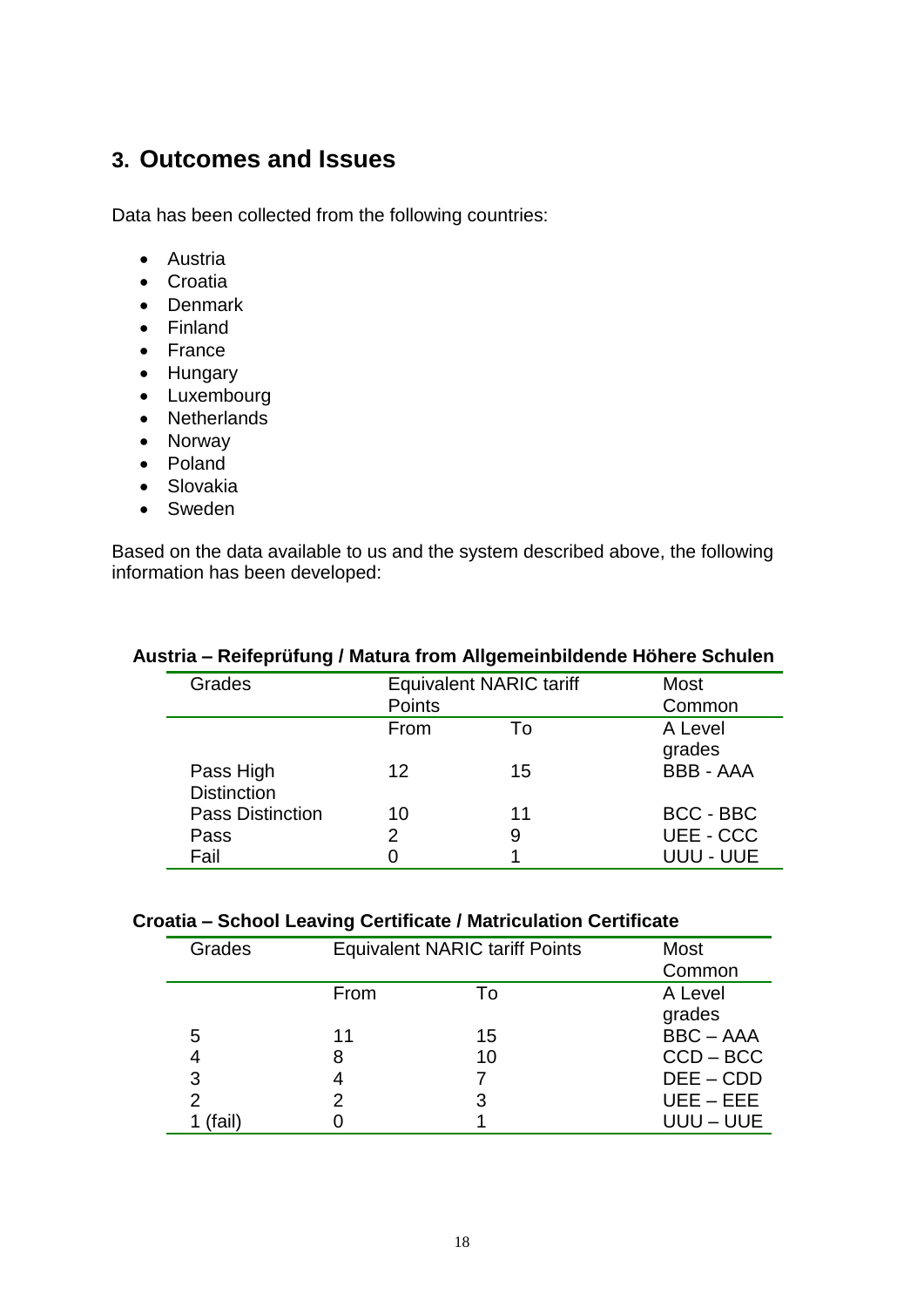| Limit) | Grades (Lower Equivalent NARIC tariff Points |    | <b>Most Common</b> |
|--------|----------------------------------------------|----|--------------------|
|        | From                                         | To | A Level grades     |
| 13     | 15                                           |    | AAA                |
| 11     | 15                                           |    | AAA                |
| 10.5   | 15                                           |    | AAA                |
| 10     | 14                                           |    | AAB                |
| 9.5    | 12                                           | 13 | <b>BBB-ABB</b>     |
| 9      | 11                                           |    | <b>BBC</b>         |
| 8.5    | 9                                            | 10 | $CCC - BCC$        |
| 8      | 8                                            |    | <b>CCD</b>         |
| 7.5    | 7                                            |    | <b>CDD</b>         |
|        | 5                                            | 6  | $DDE - DDD$        |
| 6.5    | 4                                            |    | <b>DEE</b>         |
| 6      | 2                                            | 3  | $EEU - EEE$        |
|        |                                              |    | UUU – UUE          |

**Denmark – Bevis for Studentereksamen**

**Finland – Ylioppilastutkinoto / Studentexamen (Matriculation Certificate)**

| Grades       |      | <b>Equivalent NARIC tariff Points</b> | <b>Most Common</b> |
|--------------|------|---------------------------------------|--------------------|
|              | From | T٥                                    | A Level grades     |
|              | 14   | 15                                    | $AAB - AAA$        |
|              | 11   | 13                                    | <b>BBC-ABB</b>     |
| M            | 10   |                                       | <b>BCC</b>         |
| $\mathsf{C}$ | 8    |                                       | $CCD - CCC$        |
| B            | 6    |                                       | $DDD - CDD$        |
| A            | 2    | 5                                     | $UEE - DDE$        |
| Fail)        |      |                                       | UUU – UUE          |
|              |      |                                       |                    |

| France - Baccalauréat |      |                                              |                    |  |  |
|-----------------------|------|----------------------------------------------|--------------------|--|--|
| limit)                |      | Grades (lower Equivalent NARIC tariff Points | <b>Most Common</b> |  |  |
|                       | From | To                                           | A Level grades     |  |  |
| 20                    |      |                                              |                    |  |  |
| 16                    | 14   | 15                                           | AAB – AAA          |  |  |
| 14                    | 13   |                                              | ABB                |  |  |
| 12                    | 11   | $12 \overline{ }$                            | $BBC - BBB$        |  |  |
| 10                    | 2    | 10                                           | $UEE - BCC$        |  |  |
| -ail)                 |      |                                              | UUU – UUE          |  |  |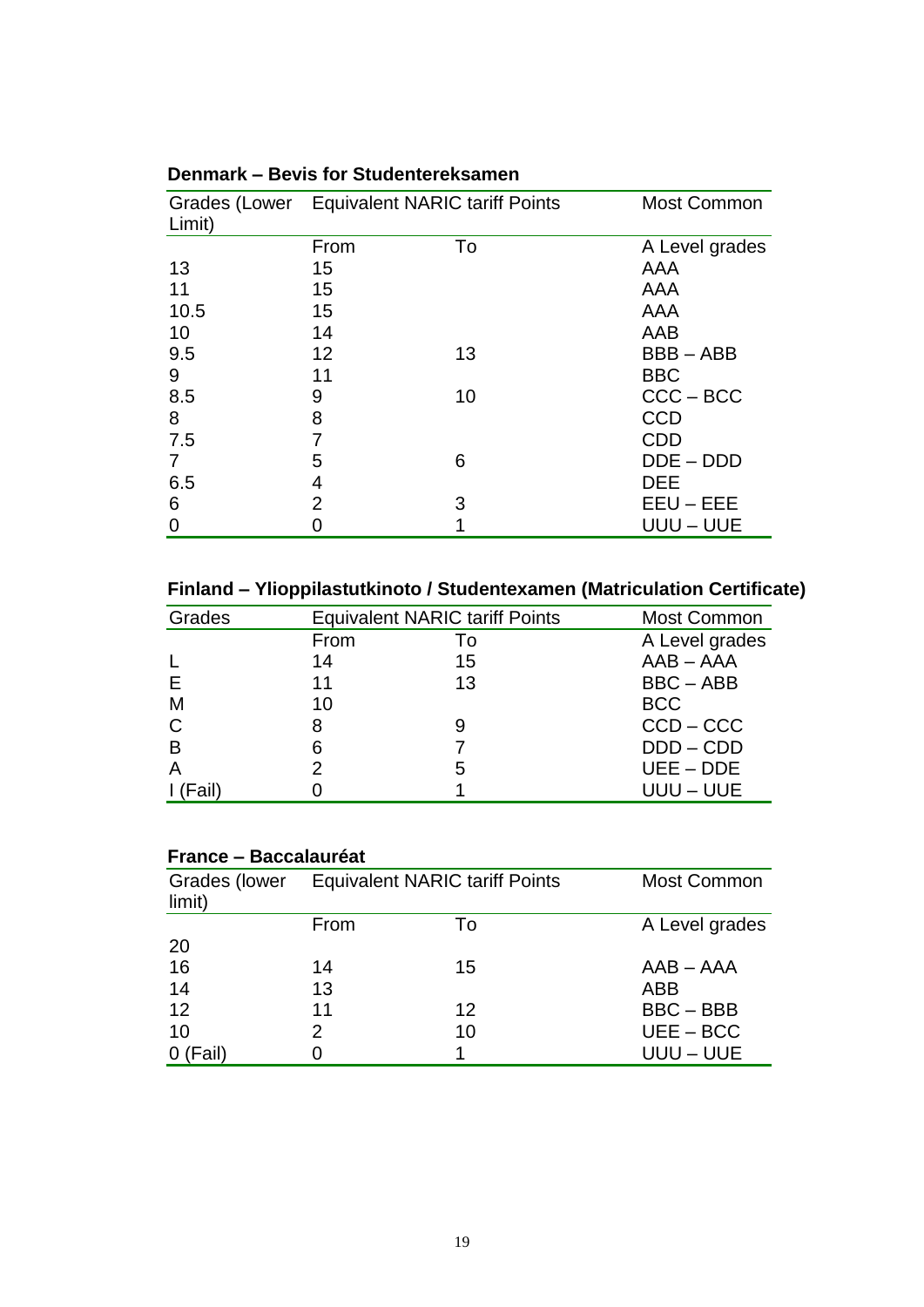| Grades  |      | <b>Equivalent NARIC tariff Points</b> | <b>Most Common</b> |
|---------|------|---------------------------------------|--------------------|
|         | From | ١o                                    | A Level grades     |
| 5       | 11   | 15                                    | <b>BBC - AAA</b>   |
|         |      | 10                                    | $CCC - BCC$        |
| 3       |      |                                       | $CDD - CCD$        |
|         |      | 6                                     | $UEE - DDD$        |
| 1(fail) |      |                                       | UUU – UUE          |

## **Hungary – Erettsegi / Matura**

## **Luxembourg – Diplôme de Fin d'Etudes Secondaires**

| Grades           |      | <b>Equivalent NARIC tariff Points</b> | <b>Most Common</b> |
|------------------|------|---------------------------------------|--------------------|
|                  | From | I٥                                    | A Level grades     |
| <b>Tres Bien</b> | 13   | 15                                    | $ABB - AAA$        |
| <b>Bien</b>      |      | 12                                    | $CCC - BBB$        |
| Assez bien       | 6    |                                       | $DDD - CCD$        |
| Satisfaisant     |      | 5                                     | $UEE - DDE$        |

#### **Netherlands – Voorbereidend Wetenschappelijk Onderwijs (VWO) (Gymnasium A/B and Atheneum A/B) Diplomas**

| Grades       |      | <b>Equivalent NARIC tariff Points</b> | <b>Most Common</b> |
|--------------|------|---------------------------------------|--------------------|
|              | From | Τo                                    | A Level grades     |
| 10           | 13   | 15                                    | $ABB - AAA$        |
| 9            |      | $12 \overline{ }$                     | <b>BBB</b>         |
| 8            | 10   | 11                                    | $BCC - BBC$        |
|              | 8    | 9                                     | $CCD - CCC$        |
| 6            | っ    |                                       | $UEE - CDD$        |
| $<$ 6 = fail |      |                                       | UUU – UUE          |

#### **Norway – Vitnemål fra den Videregående Skole (Before 1981 Examen Artium)**

| Grades         | <b>Equivalent NARIC tariff Points</b> |    | Most Common    |
|----------------|---------------------------------------|----|----------------|
|                | From                                  | T٥ | A Level grades |
| 6              | 14                                    | 15 | $AAB - AAA$    |
| 5              | 11                                    | 13 | BBC-ABB        |
| $\overline{4}$ | 8                                     | 10 | $CCD - BCC$    |
| 3              | 6                                     |    | $DDD - CDD$    |
| $\overline{2}$ |                                       | 5  | $UEE - DDE$    |
| 1(fail)        |                                       |    | UUU – UUE      |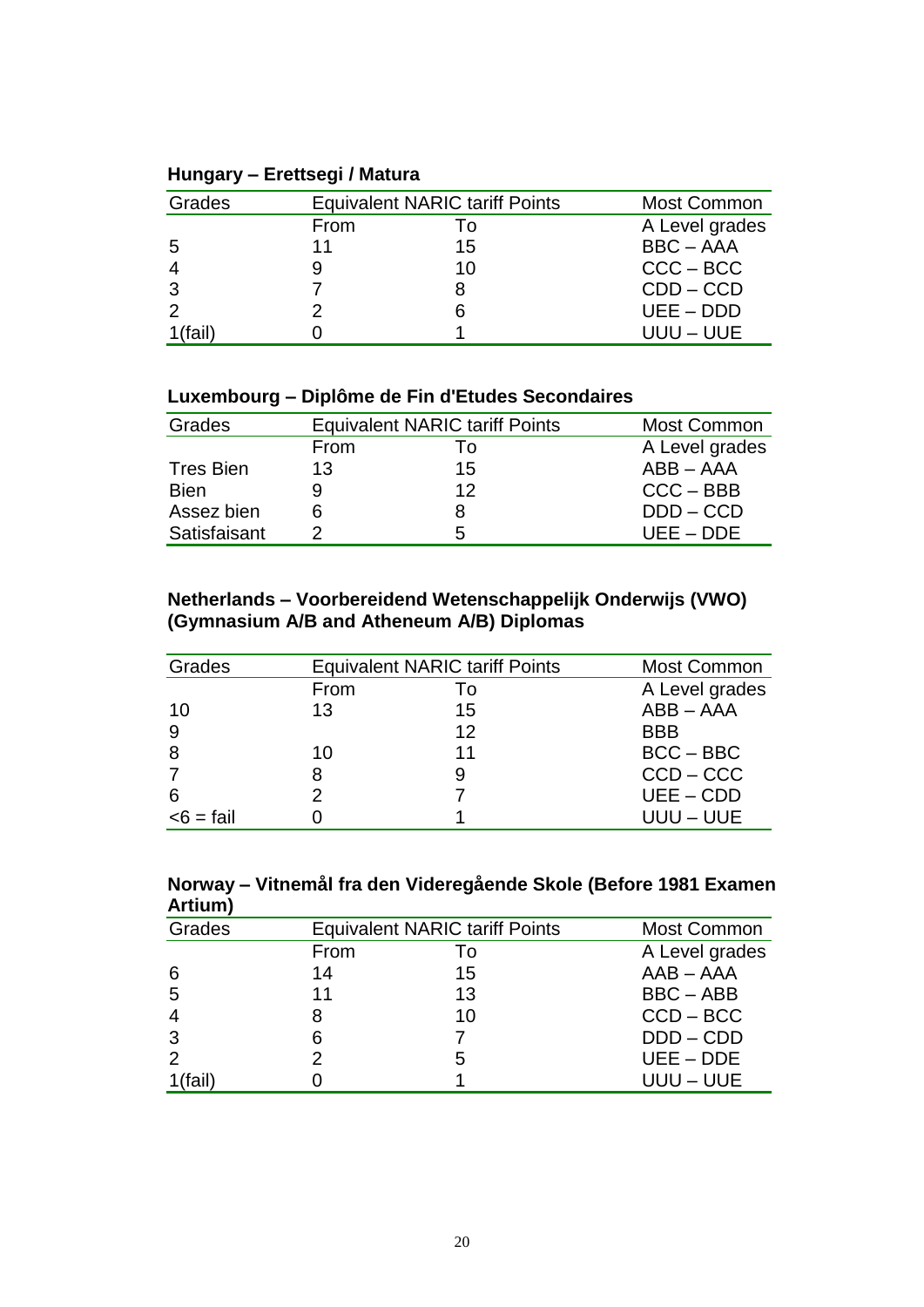| 1 VIUI 14          | matura / Uniqueditio Dojizarosor |                                       |                |  |
|--------------------|----------------------------------|---------------------------------------|----------------|--|
| Grades             |                                  | <b>Equivalent NARIC tariff Points</b> | Most Common    |  |
|                    | From                             | 10                                    | A Level grades |  |
| -6                 | 14                               | 15                                    | $AAB - AAA$    |  |
| -5                 | 11                               | 13                                    | BBC-ABB        |  |
|                    | 9                                | 10                                    | $CCC - CCB$    |  |
| 3                  |                                  | 8                                     | $CDD - CCD$    |  |
| $\overline{2}$     |                                  | 6                                     | $UEE - DDD$    |  |
| (fail <sup>-</sup> |                                  |                                       | UUU – UUE      |  |

#### **Poland – Matura / Swiadectwo Dojrzalosci**

#### **Slovakia – Maturitná skúška / Maturita**

| Grades     |      | <b>Equivalent NARIC tariff Points</b> | <b>Most Common</b> |
|------------|------|---------------------------------------|--------------------|
|            | From | Τo                                    | A Level grades     |
| <b>MCL</b> |      | 15                                    | $CCD - AAA$        |
| <b>SCL</b> |      |                                       | <b>CDD</b>         |
| CL         |      | 6                                     | $XEE - DDD$        |
| Fail       |      |                                       | $XXX - XXE$        |

## **Sweden – Avgangsbetyg (previously Studentexamen)**

| Grades     |             | <b>Equivalent NARIC tariff Points</b> | <b>Most Common</b> |
|------------|-------------|---------------------------------------|--------------------|
|            | <b>From</b> |                                       | A Level grades     |
| <b>MVG</b> | 12          | 15                                    | <b>BBB-AAA</b>     |
| VG         |             | 11                                    | CCC-BBC            |
| G          |             |                                       | $UEE - CCD$        |
| IG (fail)  |             |                                       | $UUU - UUE$        |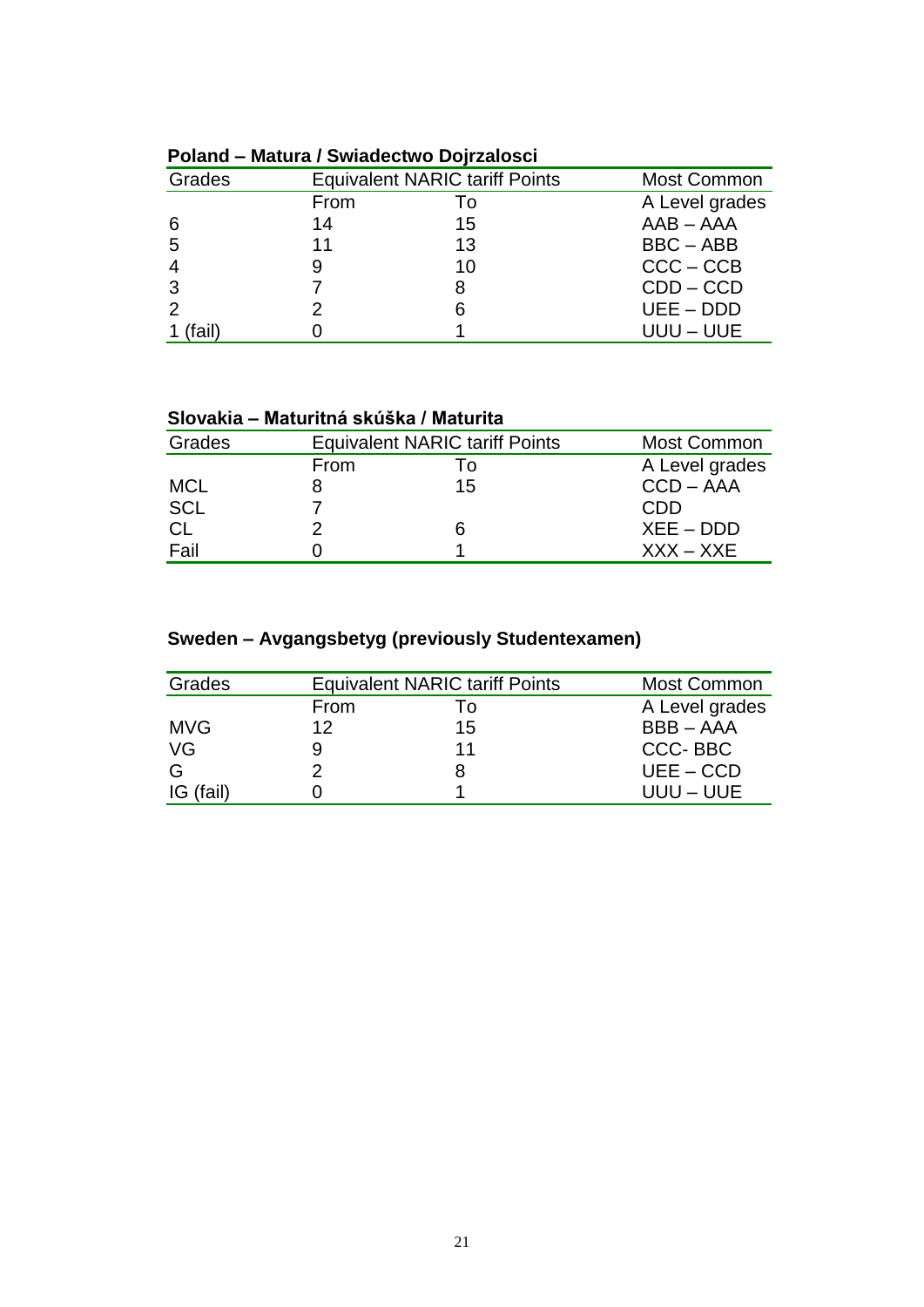### **3.2 Case Studies**

The work undertaken during within this study presents a complicated process in that value comparisons vary and that the system needs to be flexible enough to accommodate the differences in qualifications derived from differing educational systems.

This section presents two case studies to illustrate the methods used for different value comparisons and their outcomes.

## **3.2.1 Case study 1**

#### **Finland - Ylioppilastutkinoto / Studentexamen (Matriculation Certificate)**

The research result confirms that the following possible grades exist within the Finnish secondary school grading system:

- 7 laudatur (L)
- 6 eximia cum laude approbatur (E)
- 5 magna cum laude approbatur (M)
- 4 cum laude approbatur (C)
- 3 lubenter approbatur (B)
- 2 approbatur (A)
- 0 improbatur (I) fail

The information required, i.e. a total grade distribution for the Ylioppilastutkinoto / Studentexamen (Matriculation Certificate) is readily available (data source: Finnish National Board of Education) which makes it possible to input this data into the system which then allows grade comparisons to be calculated.

Following is the information detailing the grade distribution **[Dig. 8]** below:

#### **[Dig. 8]**



However, before processing the data, it should be considered that in Finland 5% of the population achieve a grade of "I" (fail), and if we compare this to the percentage of students who fail more than two of their A-levels, it becomes evident that there is a difference of approximately 4.88%. It is therefore necessary to stretch the Finnish grade distribution by 1.047157895 (99.48/95) in Table 4. Also see Section 2.4 for reference.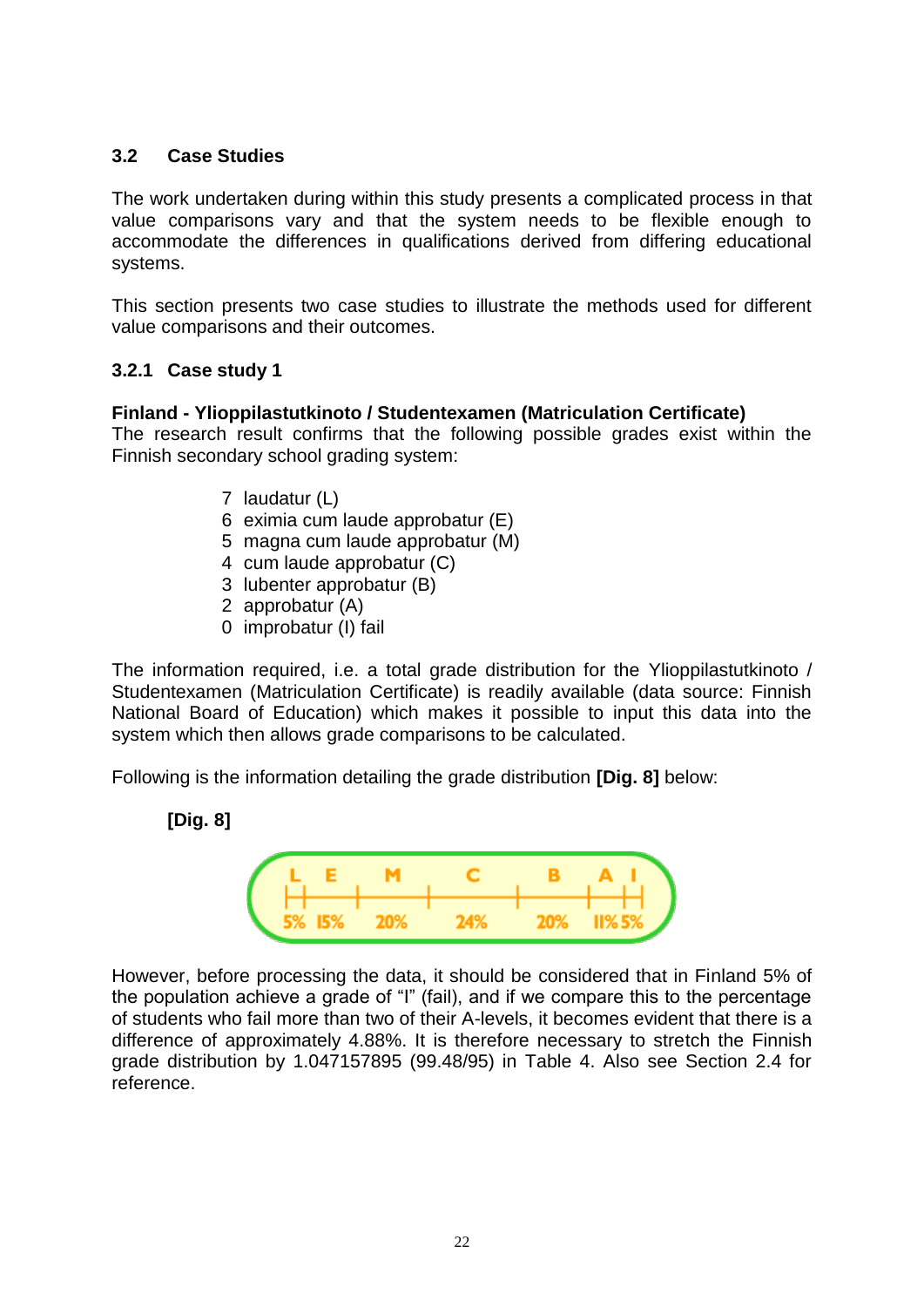## **[Table 4]**

|             | Grades Grade distrib |     | % distrib Cumulative | Amended                 |
|-------------|----------------------|-----|----------------------|-------------------------|
|             | Input Field          |     | $\%$                 | <b>Cumulative Grade</b> |
|             |                      |     |                      | <b>Distribution</b>     |
|             | 0.05                 | 5   | 5                    | 5.235789474             |
| Е           | 0.15                 | 15  | 20                   | 20.94315789             |
| М           | 0.2                  | 20  | 40                   | 41.88631579             |
|             | 0.24                 | 24  | 64                   | 67.01810526             |
| B           | 0.2                  | 20  | 84                   | 87.96126316             |
|             | 0.11                 | 11  | 95                   | 99.48                   |
| Fail        | 0.05                 | 5   | 5                    | 100                     |
| <b>ntal</b> |                      | 100 |                      |                         |

From this we can plot these results onto our graph displaying the cumulative distribution of A-level grades against the NARIC tariff as demonstrated in **[Dig. 9]** below.



## **[Dig. 9]**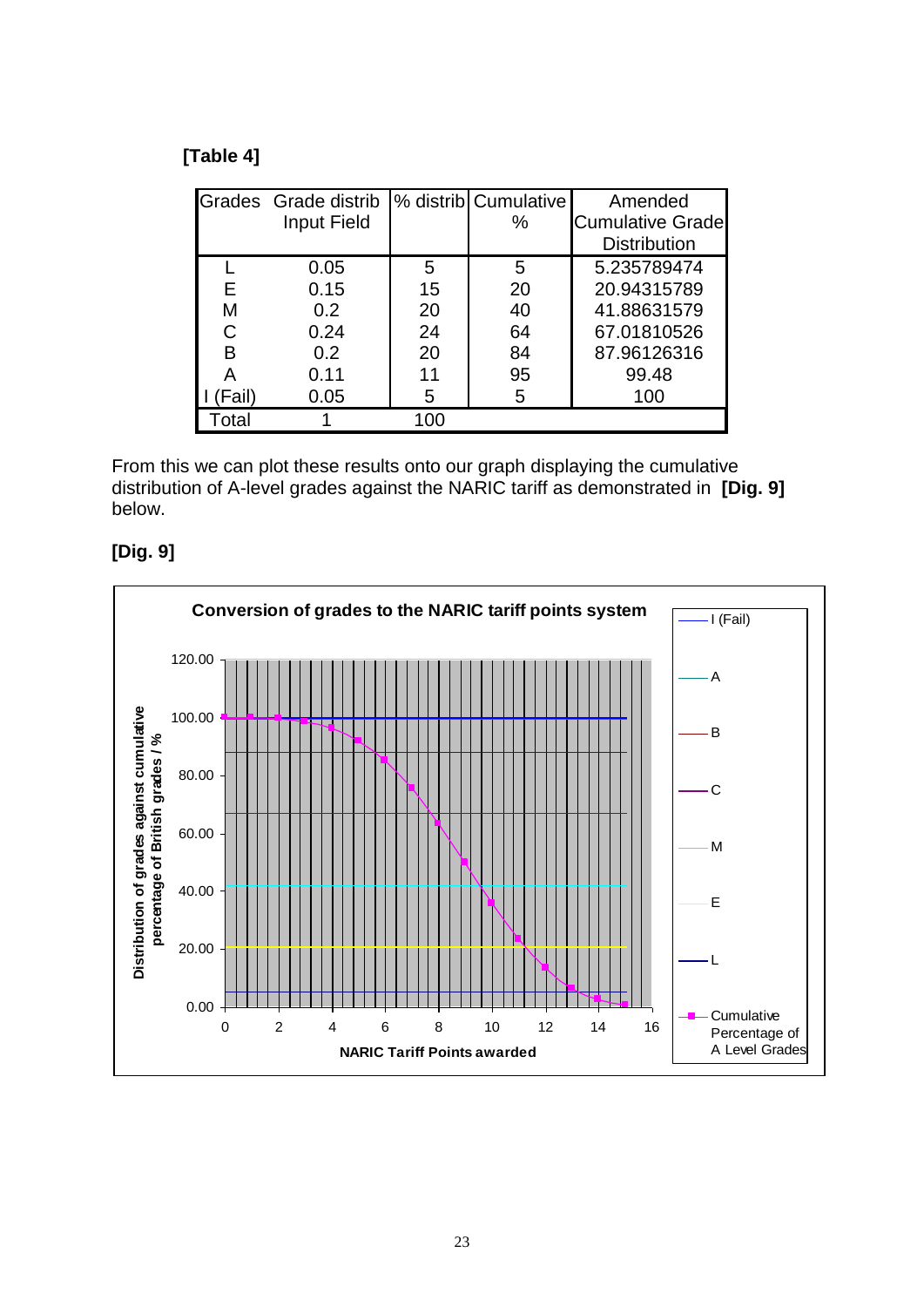Each of the horizontal coloured lines represents one of the grades of the Finnish Matriculation Certificate, and wherever each of the lines intersects with the curved line indicating the cumulative percentage of A-level grades. This makes it possible to see what x-axis value the corresponding intersection point has and how many NARIC tariff points any of the grades should be awarded. It is possible then to translate the NARIC tariff points into A-level grades, which can be done by using the NARIC tariff chart (see Section 2.2. above). This process results in the following table turning data into valuable information which can be supplied to users.

| Grades |      | <b>Equivalent NARIC tariff Points</b> | Most             |
|--------|------|---------------------------------------|------------------|
|        |      |                                       | Common           |
|        | From | To                                    | A Level          |
|        |      |                                       | grades           |
|        | 14   | 15                                    | AAB - AAA        |
| E      | 11   | 13                                    | <b>BBC - ABB</b> |
| М      | 10   |                                       | <b>BCC</b>       |
| C      | 8    | 9                                     | CCD - CCC        |
| В      | 6    |                                       | DDD - CDD        |
| Α      | 2    | 5                                     | UEE - DDE        |
| (Fail) |      |                                       | UUU - UUE        |
|        |      |                                       |                  |

## **[Table 5]**

## **3.2.2 Case study 2**

#### **Slovakia – Maturitná skúška / Maturita**

Slovakia has been used for the second case study as it provides a good representation of common problems experienced whilst undertaking this study.

The following possible grades exist within the Slovakian secondary school grading system:

- 1 Výborný Excellent
- 2 Velmi dobrý Very Good
- 3 Dobrý Good
- 4 Dostatocný Satisfactory
- 5 Nedostatocný Fail

Students generally take the *Matura* examination in four subjects, obtaining one of the above grades in each subject. However, upon completion of the *Matura* examinations, students are also awarded one overall grade, and it is this grade that is focussed upon when students apply for entrance into university in Slovakia. As a result of this overarching focus on one overall grade (rather than grades for each subject), the only available nationally collected data concerning the results of the Slovakian secondary school leaving qualification is the overall grade achieved by students.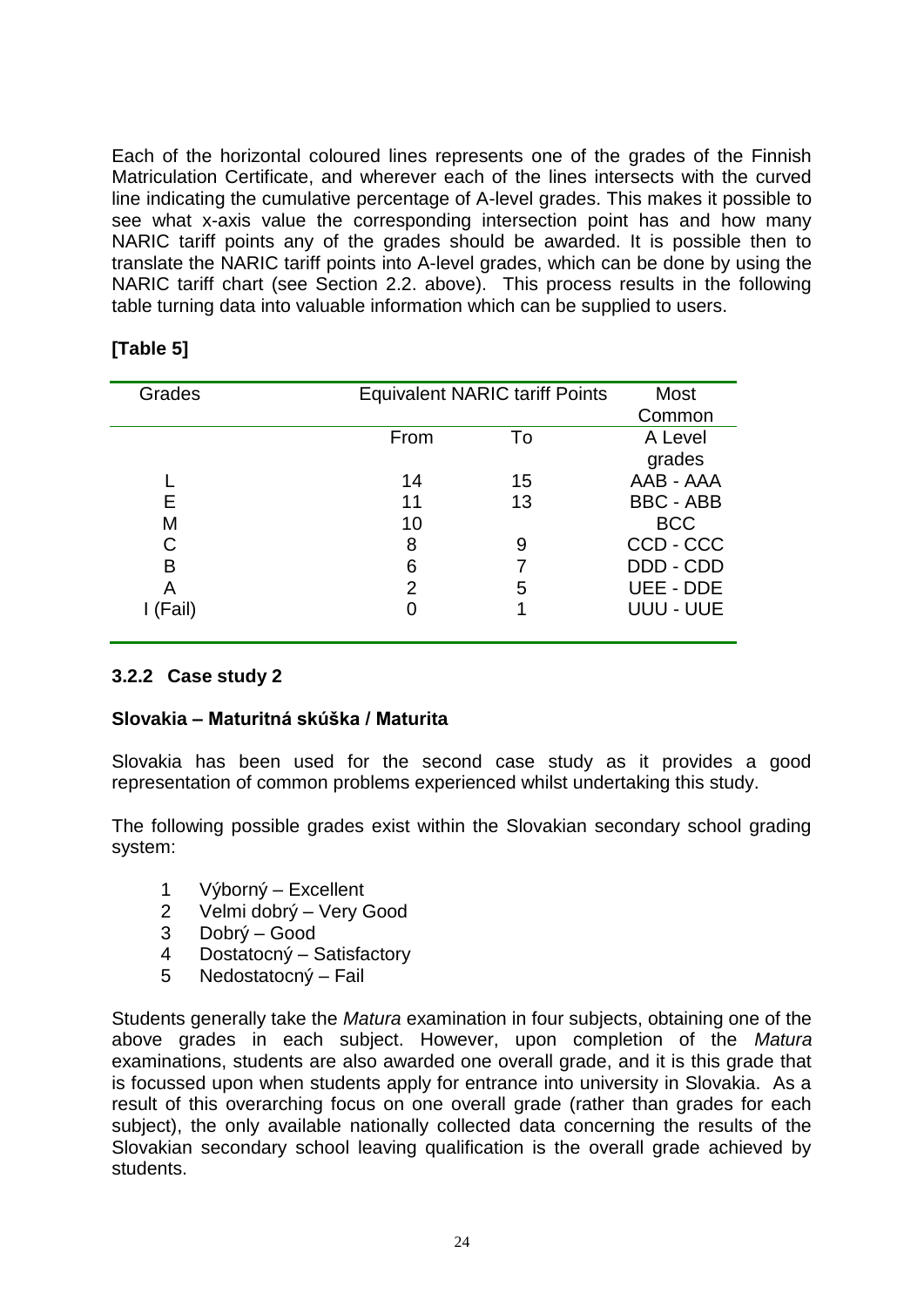The possible overall grades that exist within the Slovakian secondary school grading system are as follows:

- **Magna Cum Laude (MCL)**
- **Summa Cum Laude (SCL)**
- **Cum Laude (CL)**

This overall grading is calculated as a grade average, so to obtain the score MCL, a student's grade average must be no worse than 1.5, and no grade of 3 (*Dobrý*) or worse can be obtained.

To obtain an overall score of SCL, a student must obtain a grade average of no worse than 2, and no grade of 4 (*Dostatocný*) or worse can be obtained. Finally, to obtain an overall grade of CL, a student's grade average can be below 2, but the student must not have obtained a score of 5 (*Nedostatocný*) in any of the subjects taken.

Since the only available data detailed the overall grade results, and also since this is the data pertinent to university entrance in Slovakia, it is the information used to provide the set of grade comparisons.

The main problem that arises from using this data is due to the substantial difference in the number of possible grades available to A-level students and the number of possible grades available to *Matura* students. It is also the case that in taking the *Matura*, it is far more common for a student to obtain a grade of MCL than it is for an A-level student to obtain three A grades.

Both of these factors have the result of widening the available A-level grade band comparisons available to a grade in the *Matura* i.e. one grade in the *Matura* can be compared to several different A-level grades, and this can be seen in the Slovakia grade comparison table in **Section 3.1** (repeated below for ease of reference).

| Grades     | <b>Equivalent NARIC tariff Points</b><br><b>Most Common</b> |    |    |                |
|------------|-------------------------------------------------------------|----|----|----------------|
|            | From                                                        | ١n |    | A Level grades |
| <b>MCL</b> |                                                             |    | 15 | $CCD - AAA$    |
| <b>SCL</b> |                                                             |    |    | CDD            |
| СL         |                                                             |    | 6  | $XEE - DDD$    |
| Fail       |                                                             |    |    | $XXX - XXE$    |

#### **Slovakia – Maturitná skúška / Maturita**

This is an issue that nearly always arises when dealing with qualifications that award the student one single grade following study and examinations in several subjects, however despite the broad ranges of A-level grades that can fall into one single result from an overseas qualification, the comparisons given will nevertheless represent a standard to which a particular grade can be compared.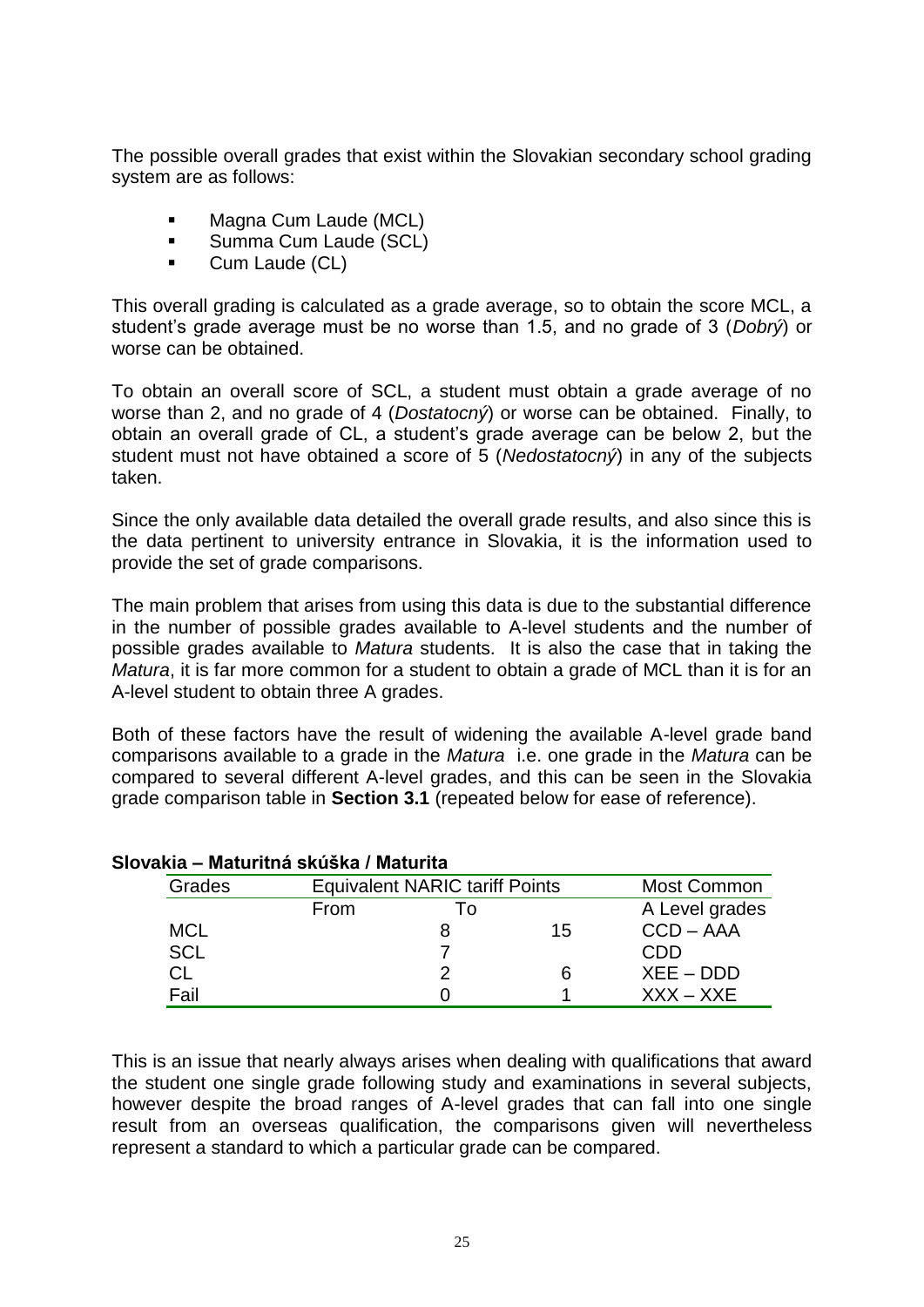## **3.3. Qualifications currently outside the A-level comparison system**

There are systems, however, that highlight a different scenario. An example is qualifications from the following four countries:

- Belgium
- Germany
- Iceland
- Switzerland

Although each of the four countries selected here has its distinct system, they have identifiable common features in that they appear to flout certain essential rules of the A-level system.

No nationally coordinated final year examination.

**Belgium & Iceland** - In these two systems the student is awarded a qualification upon passing an examination set by the school, and this qualification permits them to attend university. Each school is responsible for assigning certificates and marking examination results. In the absence of a nationally coordinated examination, such a national system makes it difficult to provide accurate comparisons against A-level results since we do not have an official, national benchmarking standard in either of the countries in question.

• No centrally recorded data

**Belgium, Germany, Iceland, & Switzerland** - None of these countries collect national statistics concerning examinations and student performance, which makes it difficult to identify academic disparity between individual schools in these countries.

It appears that precise grade comparisons may not be available for all qualifications comparable to A-level standard, particularly in the case of countries with a very open regard on access into higher education. For example, in Belgium, as long as a student has been awarded a diploma of secondary education, he/she is given free entrance to university. It also seems to be the case that in systems such as this there is a high dropout rate within the first year of entry. Recognising that UK universities do not operate in this way, it is necessary to devise an alternative method to reflect this difference.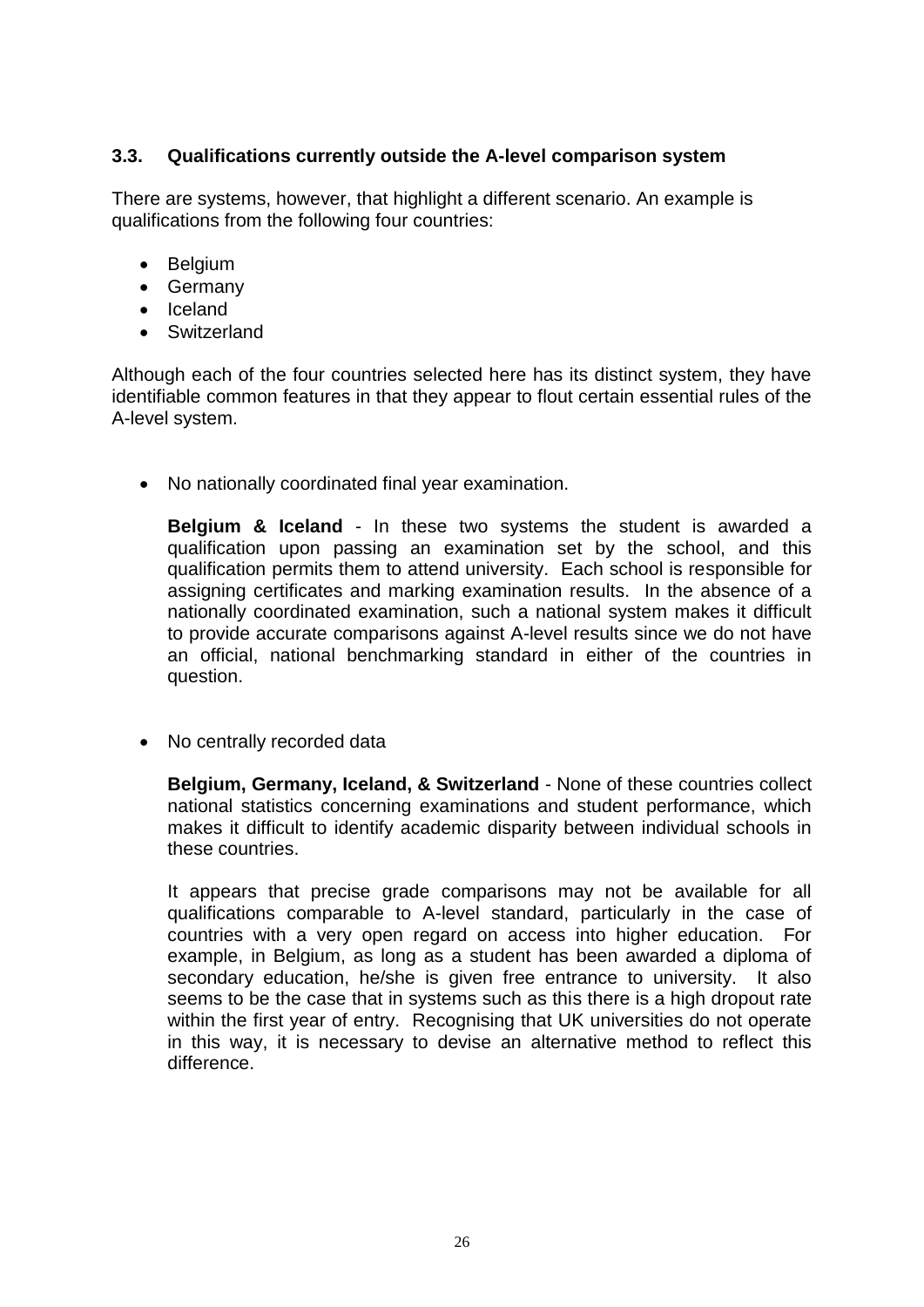## **3.4 Levels of Comparison**

This section is devoted to looking at an alternative method of providing grade comparisons for overseas qualifications that do not quite match the standards of Alevels.

As described above the grade comparison system is, understandably, based on the assumption that we are dealing with qualifications that are very similar (if not identical) in academic stature to A-levels. However, certain systems fall slightly short in that respect, despite the qualification granting access to higher education within the national system.

A good example to consider is the Greek Apolytirion of Lykeio. As a HE entry qualification in Greece, it falls slightly short of A-level standard in academic terms. Many UK institutions set their own minimum required grades for admission purpose. Another example is the Irish Leaving Certificate whereby the holder 'is considered to have satisfied the general university admission requirements', but will be required to carry out a foundation period in order to study certain subjects.

An alternative system for developing more detailed comparisons for qualifications similar to the Greek Apolytirion could be possible by linking to Scottish Highers, or AS-level grade distributions as the base data. This requires research into running a parallel grade comparison service that will contain data from either the grade distribution of Scottish Highers, or AS-levels. This will accommodate those overseas qualifications that do not quite meet the academic requirements of A-levels, but that may nevertheless permit the holder to enter into higher education in exceptional cases.

The overall methodology for this system will not vary from that of the current system, although the comparison will be made on a different 'letter grading system'.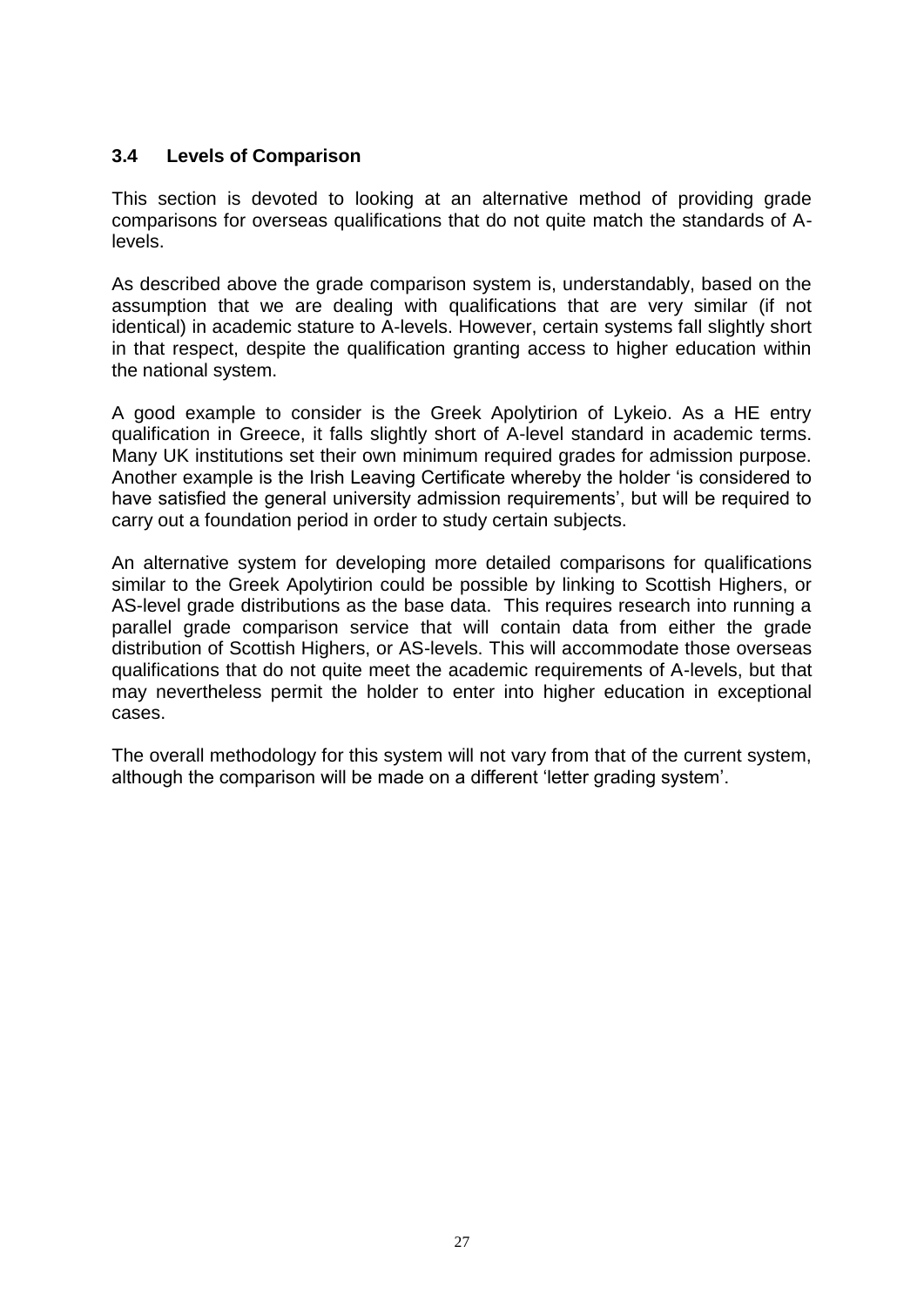# <span id="page-27-0"></span>**Appendix 1: List of A-level Probabilities**

| First result $- A$ |                    |                                      | 3RD<br><b>RES</b>                    |                                      |                                      |                                      |                                                |
|--------------------|--------------------|--------------------------------------|--------------------------------------|--------------------------------------|--------------------------------------|--------------------------------------|------------------------------------------------|
|                    |                    | A                                    | B                                    | C                                    | D                                    | Е                                    | U/N                                            |
| 2ND<br><b>RES</b>  | A<br>B             | 0.0058<br>0.0062                     | 0.0062<br>0.0066                     | 0.0069<br>0.0074                     | 0.0060<br>0.0064                     | 0.0040<br>0.0043                     | 0.0034<br>0.0036                               |
|                    | C<br>D<br>E<br>U/N | 0.0069<br>0.0060<br>0.0040<br>0.0034 | 0.0074<br>0.0064<br>0.0043<br>0.0036 | 0.0082<br>0.0072<br>0.0048<br>0.0040 | 0.0072<br>0.0062<br>0.0042<br>0.0035 | 0.0048<br>0.0042<br>0.0028<br>0.0023 | 0.0040<br>0.0035<br>0.0023<br>0.0020<br>0.1798 |
| First result $- B$ |                    |                                      | 3RD<br><b>RES</b>                    |                                      |                                      |                                      |                                                |
|                    |                    | A                                    | B                                    | C                                    | D                                    | E                                    | U/N                                            |
| 2ND<br><b>RES</b>  | A<br>B             | 0.0062<br>0.0066                     | 0.0066<br>0.0070                     | 0.0074<br>0.0078                     | 0.0064<br>0.0068                     | 0.0043<br>0.0046                     | 0.0036<br>0.0038                               |
|                    | C<br>D<br>E<br>U/N | 0.0074<br>0.0064<br>0.0043<br>0.0036 | 0.0078<br>0.0068<br>0.0046<br>0.0038 | 0.0087<br>0.0076<br>0.0051<br>0.0043 | 0.0076<br>0.0066<br>0.0044<br>0.0037 | 0.0051<br>0.0044<br>0.0030<br>0.0025 | 0.0043<br>0.0037<br>0.0025<br>0.0021           |
| First result $-$ C |                    |                                      |                                      |                                      |                                      |                                      | 0.1913                                         |
|                    |                    |                                      | 3RD<br><b>RES</b>                    |                                      |                                      |                                      |                                                |
|                    |                    | A                                    | B                                    | C                                    | D                                    | Е                                    | U/N                                            |
| 2ND<br><b>RES</b>  | A<br>B             | 0.0069<br>0.0074                     | 0.0074<br>0.0078                     | 0.0082<br>0.0087                     | 0.0072<br>0.0076                     | 0.0048<br>0.0051                     | 0.0040<br>0.0043                               |
|                    | C<br>D<br>Е<br>U/N | 0.0082<br>0.0072<br>0.0048<br>0.0040 | 0.0087<br>0.0076<br>0.0051<br>0.0043 | 0.0098<br>0.0085<br>0.0057<br>0.0048 | 0.0085<br>0.0074<br>0.0050<br>0.0041 | 0.0057<br>0.0050<br>0.0033<br>0.0028 | 0.0048<br>0.0041<br>0.0028<br>0.0023<br>0.2139 |
| First result $- D$ |                    |                                      |                                      |                                      |                                      |                                      |                                                |
|                    |                    |                                      | 3RD<br><b>RES</b>                    |                                      |                                      |                                      |                                                |
|                    |                    | A<br>Β                               |                                      | C                                    | D                                    | Е                                    | U/N                                            |
| 2ND<br><b>RES</b>  | A<br>B             | 0.0060<br>0.0064                     | 0.0064<br>0.0068                     | 0.0072<br>0.0076                     | 0.0062<br>0.0066                     | 0.0042<br>0.0044                     | 0.0035<br>0.0037                               |
|                    | C                  | 0.0072                               | 0.0076                               | 0.0085                               | 0.0074                               | 0.0050                               | 0.0041                                         |
|                    | D                  | 0.0062                               | 0.0066                               | 0.0074                               | 0.0064                               | 0.0043                               | 0.0036                                         |
|                    | E                  | 0.0042                               | 0.0044                               | 0.0050                               | 0.0043                               | 0.0029                               | 0.0024                                         |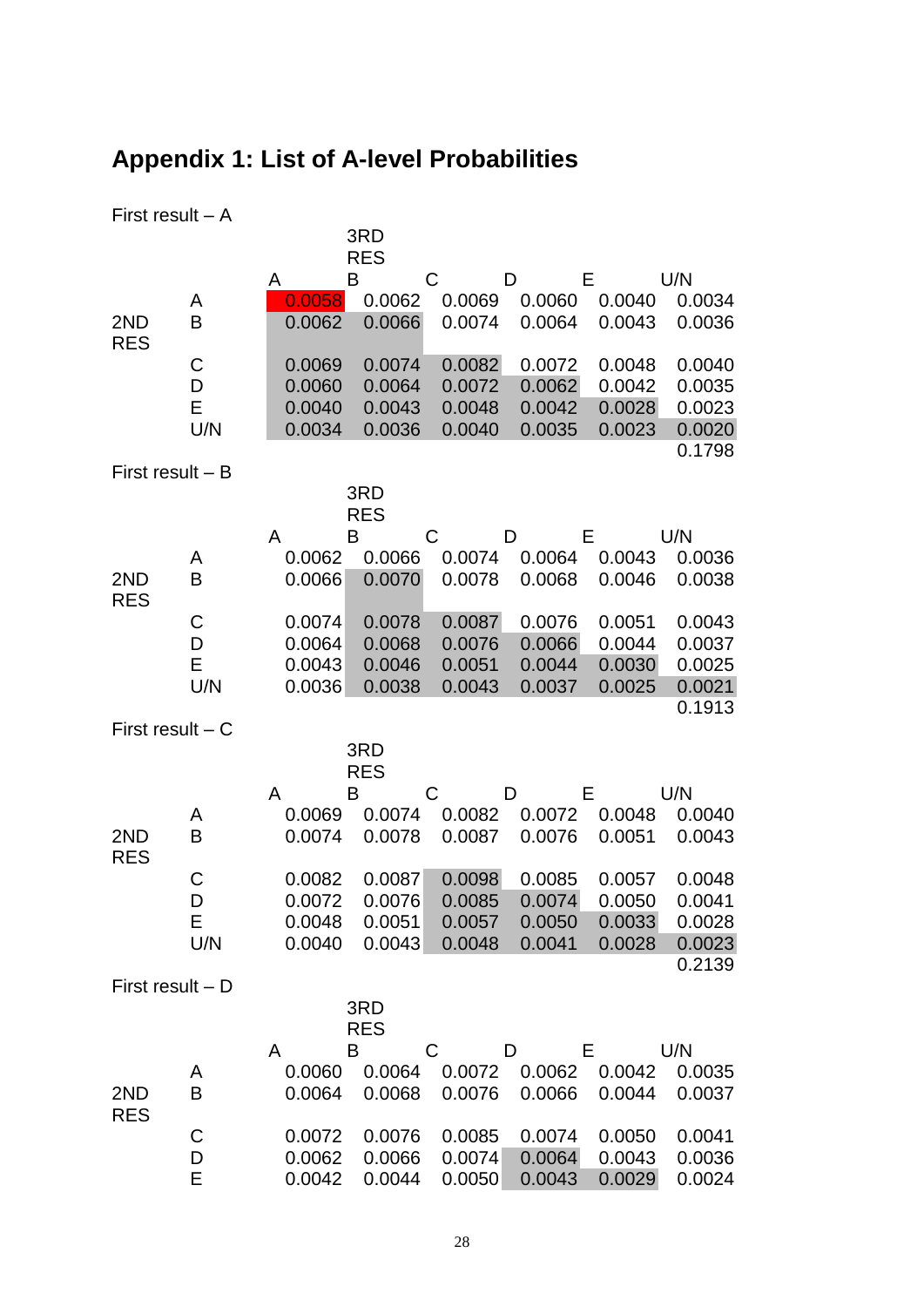|                     | U/N                       | 0.0035                    | 0.0037                | 0.0041           | 0.0036           | 0.0024           | 0.0020<br>0.1861 |
|---------------------|---------------------------|---------------------------|-----------------------|------------------|------------------|------------------|------------------|
| First result $-E$   |                           |                           |                       |                  |                  |                  |                  |
|                     |                           |                           | 3RD<br><b>RES</b>     |                  |                  |                  |                  |
|                     |                           | A                         | B                     | C                | D                | Е                | U/N              |
|                     | A                         | 0.0040                    | 0.0043                | 0.0048           | 0.0042           | 0.0028           | 0.0023           |
| 2ND<br><b>RES</b>   | B                         | 0.0043                    | 0.0046                | 0.0051           | 0.0044           | 0.0030           | 0.0025           |
|                     | C                         | 0.0048                    | 0.0051                | 0.0057           | 0.0050           | 0.0033           | 0.0028           |
|                     | D<br>E                    | 0.0042<br>0.0028          | 0.0044<br>0.0030      | 0.0050<br>0.0033 | 0.0043<br>0.0029 | 0.0029<br>0.0019 | 0.0024<br>0.0016 |
|                     | U/N                       | 0.0023                    | 0.0025                | 0.0028           | 0.0024           | 0.0016           | 0.0014           |
|                     |                           |                           |                       |                  |                  |                  | 0.1249           |
| First result - U/N  |                           |                           | 3RD                   |                  |                  |                  |                  |
|                     |                           |                           | <b>RES</b>            |                  |                  |                  |                  |
|                     | A                         | A<br>0.0034               | Β<br>0.0036           | C<br>0.0040      | D<br>0.0035      | Е<br>0.0023      | U/N<br>0.0020    |
| 2ND                 | B                         | 0.0036                    | 0.0038                | 0.0043           | 0.0037           | 0.0025           | 0.0021           |
| <b>RES</b>          | C                         | 0.0040                    | 0.0043                | 0.0048           | 0.0041           | 0.0028           | 0.0023           |
|                     | D                         | 0.0035                    | 0.0037                | 0.0041           | 0.0036           | 0.0024           | 0.0020           |
|                     | E                         | 0.0023                    | 0.0025                | 0.0028           | 0.0024           | 0.0016           | 0.0014           |
|                     | U/N                       | 0.0020                    | 0.0021                | 0.0023           | 0.0020           | 0.0014           | 0.0011<br>0.1042 |
|                     |                           | No. of grade combinations |                       |                  |                  |                  | 1.0000           |
|                     |                           | $= 56$                    |                       |                  |                  |                  |                  |
|                     | <b>TOTAL TARIFF TALLY</b> |                           | <b>OCCURANCES</b>     |                  |                  |                  |                  |
| 15                  |                           |                           | 1                     |                  |                  |                  |                  |
| 14<br>13            |                           |                           | 3<br>$\boldsymbol{6}$ |                  |                  |                  |                  |
| 12                  |                           |                           | 10                    |                  |                  |                  |                  |
| 11                  |                           |                           | 15                    |                  |                  |                  |                  |
| 10<br>9             |                           |                           | 21<br>25              |                  |                  |                  |                  |
| 8                   |                           |                           | 27                    |                  |                  |                  |                  |
| $\overline{7}$<br>6 |                           |                           | 27<br>25              |                  |                  |                  |                  |
| 5                   |                           |                           | 21                    |                  |                  |                  |                  |
| 4                   |                           |                           | 15                    |                  |                  |                  |                  |
| $\frac{3}{2}$       |                           |                           | 10<br>6               |                  |                  |                  |                  |
| $\overline{1}$      |                           |                           | 3                     |                  |                  |                  |                  |
| $\overline{0}$      |                           | <b>TOTAL</b>              | $\overline{1}$<br>216 |                  |                  |                  |                  |
|                     |                           |                           |                       |                  |                  |                  |                  |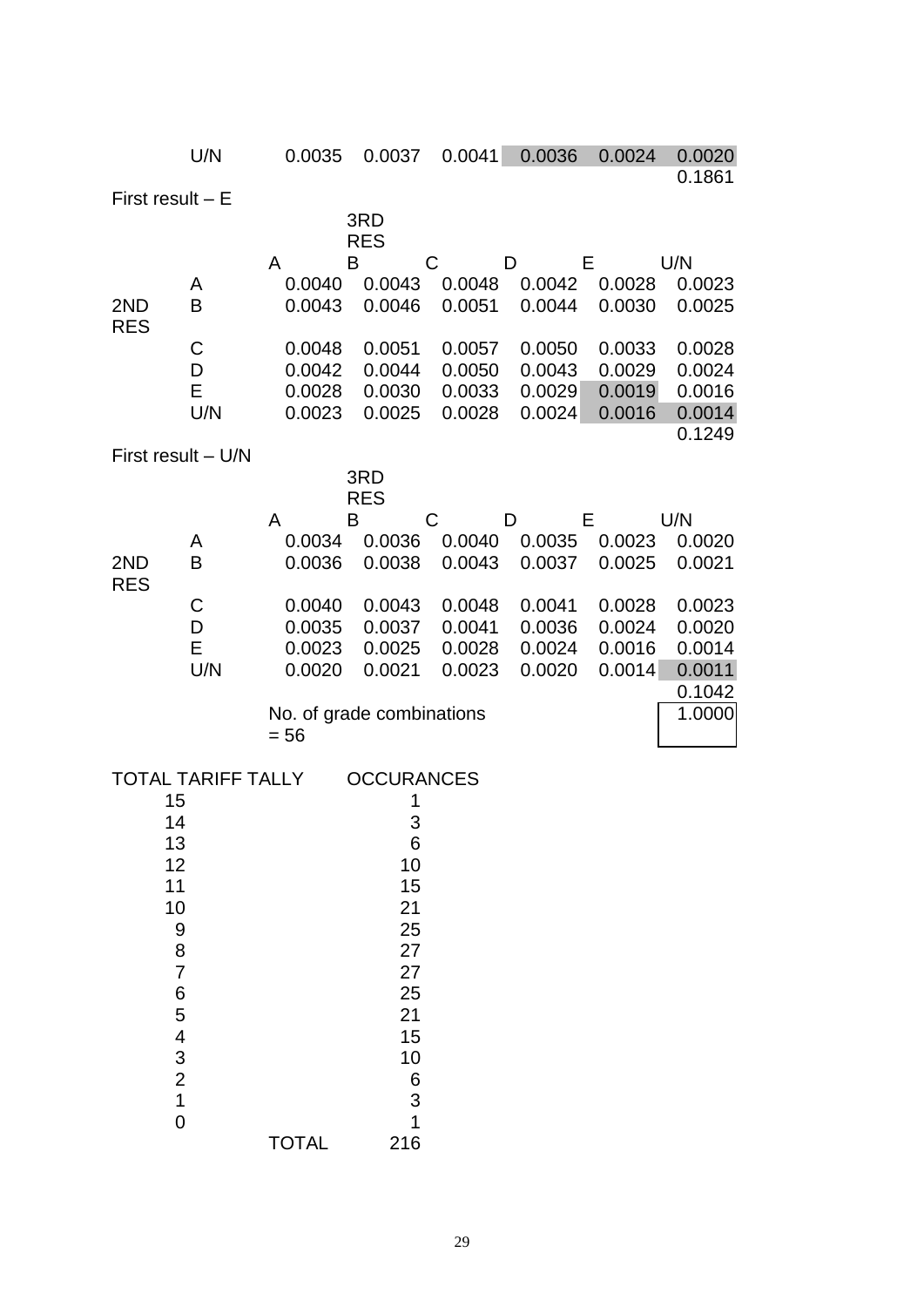## INDIVIDUAL PROBS OF RESULTS

| A         | 0.1798     |
|-----------|------------|
| B         | 0.1913     |
| C         | 0.2139     |
| D         | 0.1861     |
| E         | 0.1249     |
| 1 1 / N 1 | . <i>.</i> |

U/N 0.1042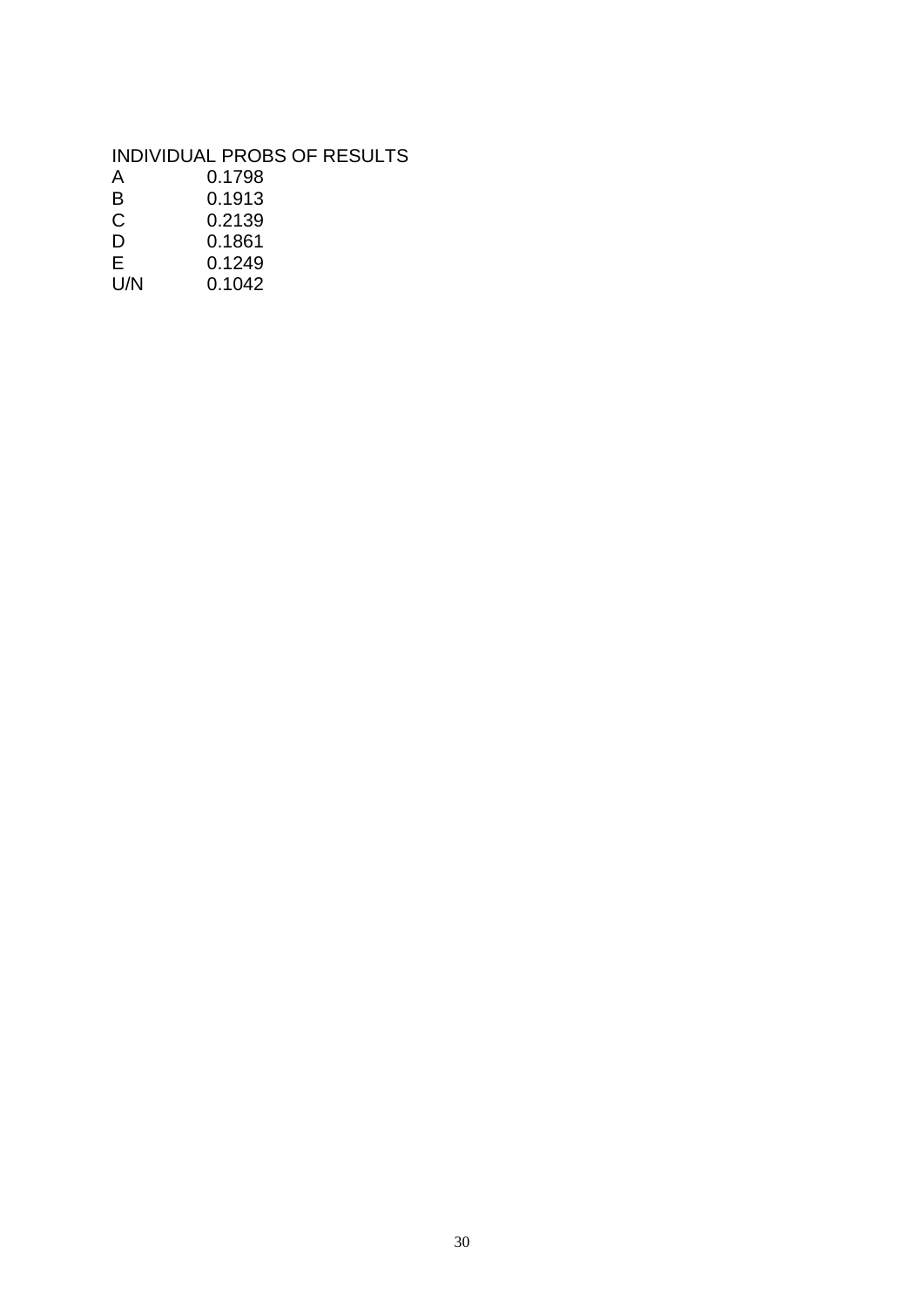# <span id="page-30-0"></span>**Appendix 2**

List of countries and qualifications deemed to be comparable to A-Level standard

| <b>Country</b><br>Austria           | Award<br>Reifeprufung                                                                                                                                                                             |
|-------------------------------------|---------------------------------------------------------------------------------------------------------------------------------------------------------------------------------------------------|
|                                     | Reifeprufung, Technical                                                                                                                                                                           |
| <b>Belgium</b>                      | Diplome d'Access a<br>l'Enseignment<br>Superieur<br>Bekwaamheidsdiploma<br>dat toegang verleent tot                                                                                               |
| Bosnia-Hercegovina Secondary School | het Hoger Onderwijs<br>Leaving Diploma (post-<br>1980)<br>Matura                                                                                                                                  |
| <b>Bulgaria</b>                     | Diploma Completed<br>Secondary Education<br><b>Diploma Completed</b><br><b>Secondary Education-</b><br>Technical                                                                                  |
| Croatia                             | Maturatna Svjedodzba<br>Medunarodna Matura<br><b>Arts School Leaving</b><br>Certificate<br><b>Vocational School</b><br><b>Leaving Certificate</b>                                                 |
| <b>Czech Republic</b>               | Maturita<br>Maturuta-Technical<br>Schools                                                                                                                                                         |
| Denmark<br>Finland<br>France        | Studentereksamen<br>Yliopilastukintoto<br><b>Baccalaureat</b><br><b>Baccalaureat a Option</b><br>Internationale<br><b>Baccalaureat</b><br>Professionelle<br><b>Baccalaureate</b><br>Technologique |
| Germany                             | Abitur<br>Fachabitur<br>Fachhochschulreife                                                                                                                                                        |
| Hungary                             | Erretsegi/Matura                                                                                                                                                                                  |